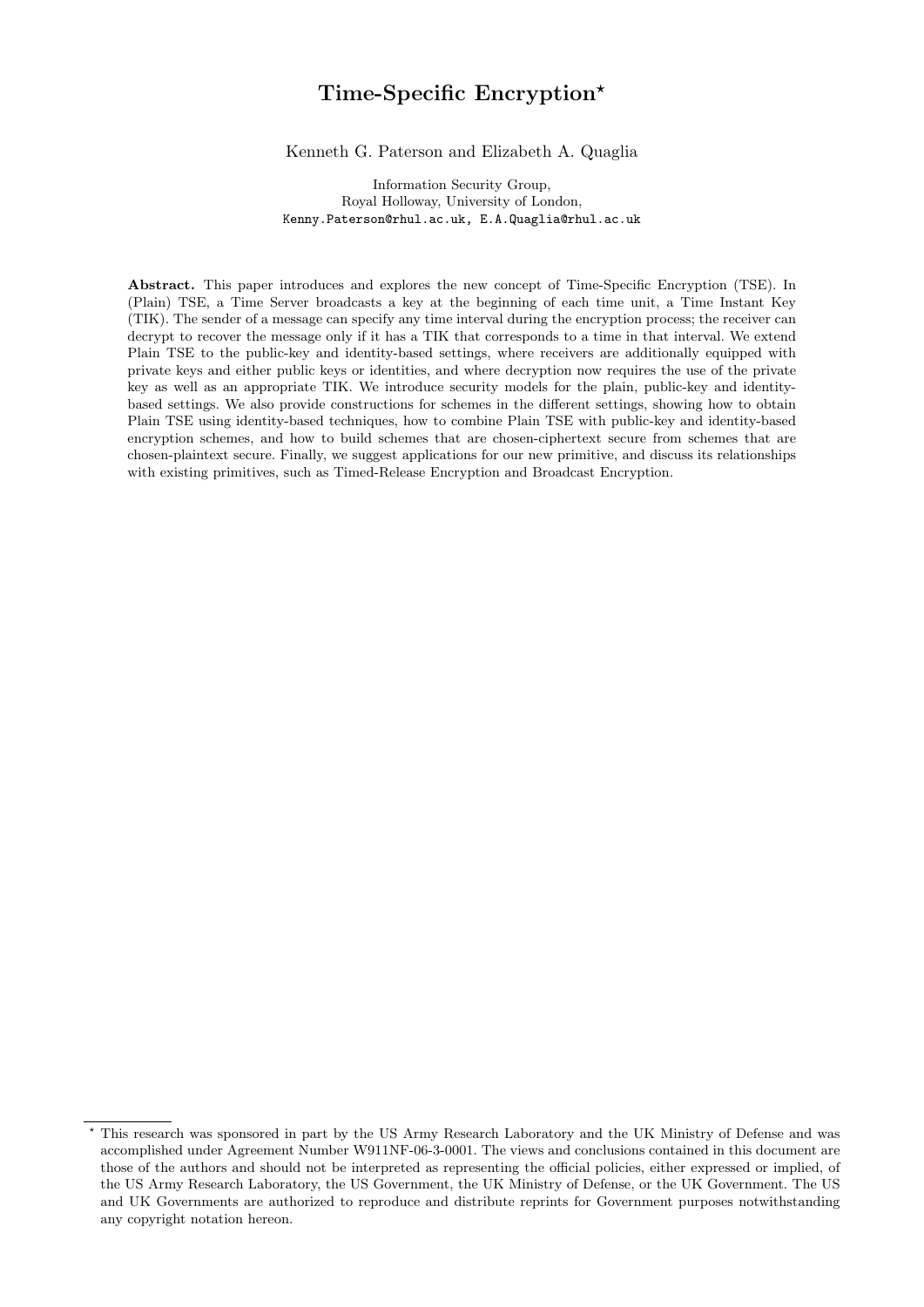#### 1 Introduction

Time has always played an important role in communication. Information can become useless after a certain point, sensitive data may not be released before a particular time, or we may wish to enable access to information for only a limited period of time. In this context, being able to specify during what time interval a ciphertext can be decrypted by a receiver is a useful and interesting property. In this paper, we introduce and develop a new cryptographic primitive called Time-Specific Encryption (TSE) which addresses this problem.

More specifically, we consider a setting in which we have a (semi-)trusted Time Server  $(TS)$ . TS broadcasts a Time Instant Key (TIK)  $k_t$  at each time unit or "tick" of its clock, t, where  $0 \le t \le T-1$ . This TIK is available to all users, and we implicitly assume that it contains a description of  $t$ . A sender can specify any interval  $[t_0, t_1]$ , where  $t_0 \leq t_1$ , when encrypting a plaintext m to form a ciphertext c. In Plain TSE, we wish to achieve the property that c can only be decrypted by a receiver to recover m if the receiver is in possession of a TIK  $k_t$  for some t with  $t \in [t_0, t_1]$ . Notice that we cannot enforce the property that the receiver can only decrypt during the decryption time interval (DTI)  $[t_0, t_1]$ , since a receiver can always obtain an appropriate TIK and then use it at any time later on. Achieving this stronger notion could be done using trusted hardware, for example. Yet, as we discuss below, TSE has several intriguing applications exploiting its defining property that a receiver must obtain a suitable TIK before being able to decrypt.

We extend Plain TSE to the public-key and identity-based settings, where receivers are additionally equipped with private keys and either public keys or identities, and where decryption now requires the use of the relevant private key as well as an appropriate TIK. This provides protection against a curious Time Server, as well as ensuring that a ciphertext is decryptable only by a specified party. We introduce security models for the plain, public-key and identity-based settings, considering both chosen-plaintext and chosen-ciphertext adversaries.

We also provide constructions for schemes in the different settings. Firstly, we build Plain TSE schemes by adapting ideas of [25,27] which themselves employ identity-based and tree techniques. Secondly, we show how to combine Plain TSE with public-key and identity-based encryption schemes to obtain chosen-plaintext secure TSE schemes in the public-key and identity-based settings. Thirdly, we show how to adapt the CHK transform [8] to the TSE setting, obtaining a generic construction for a chosen-ciphertext secure TSE scheme in the public-key setting from a chosen-plaintext secure, identitybased TSE scheme. Our focus is on providing generic constructions that are secure in the standard model. Naturally, more efficient constructions and concrete schemes can be obtained by working in the Random Oracle Model (ROM), and we sketch such constructions where appropriate. In our closing section, we discuss possible extensions of our ideas and areas for future work.

#### 1.1 Applications of TSE

TSE generalises Timed-Release Encryption (TRE), a concept first introduced in [23]. In TRE, a user can only decrypt after a specified release time. Existing approaches [9,10,20,15,12] to achieving TRE also make use of a trusted Time Server broadcasting time-specific keys, but suffer from the limitation that some back-up mechanism must be provided in case the receiver misses a key broadcast by the server. In this sense, TRE represents the special case of TSE in which the sender can specify only intervals of the form  $[t, t]$ . Typically in the literature, it is assumed that the Time Server (or some other agency) will make old keys available on a public server. Clearly this may be inconvenient and would require additional infrastructure on top of the broadcast capability. TSE provides an elegant solution to this problem: if the sender specifies an interval of the form  $[t, T-1]$  (where  $T-1$  is the maximum time supported by the scheme) then a receiver can decrypt using any TIK  $k_{t'}$  broadcast by the Time Server at time  $t' \geq t$ . We note that the use of tree techniques to achieve this capability was sketched in [9,12], but without any formal security analysis. TSE, then, provides a useful extension of TRE that can be exploited in any of the many applications that have already been proposed for TRE in the literature, including electronic auctions, key escrow, on-line gaming, timed release of information such as press releases, and so on.

However, TSE is more flexible than this in the range of applications that it supports. For example, the encrypting party may specify an interval of the form  $[0, t]$ , meaning that a receiver can decrypt the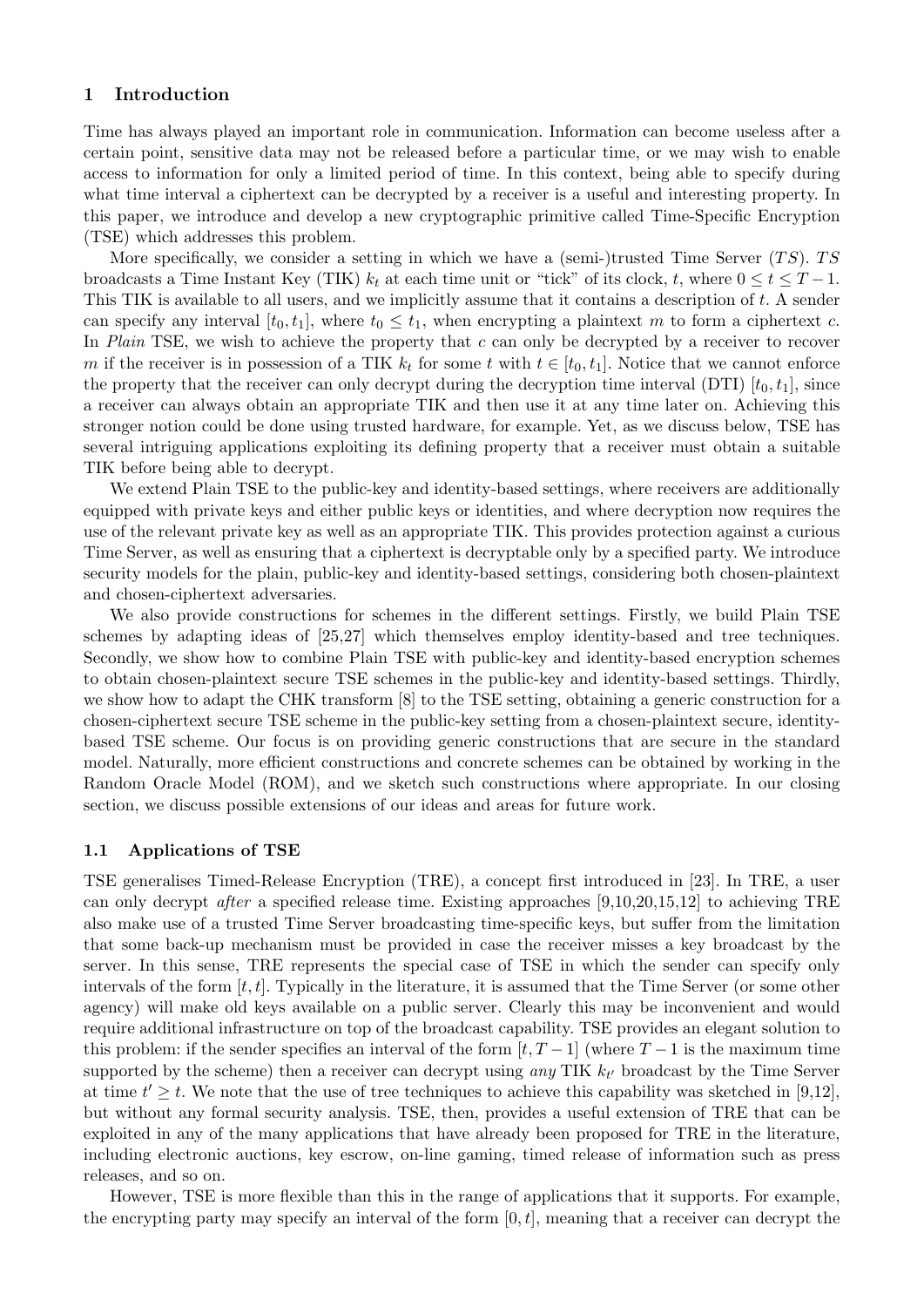ciphertext as soon as it is received and a TIK has been obtained, but only up to time  $t$ . After this time, TIKs issued by the time server will not help in decryption. Yet, a user might obtain a useful TIK from some other user in the system, so this application of TSE only makes sense in situations where users have a vested interest in not sharing TIKs with one another, such as in situations where users are in competition with one another. For example, the ciphertext may encrypt a ticket for accessing a service that is valid up to time t. More generally, TSE can be used to support any application in which a user benefits from accessing plaintext in a timely manner, and where the utility of a TIK becomes limited shortly after its broadcast time. We sketch an example of such an application in the domain of entity authentication next.

Consider a typical time-stamp based network authentication protocol, in which entities A and B share a symmetric key K and in which A sends B messages of the form  $MAC_K(T||B)$  where T is the current time (at  $A$ ) and  $MAC_K$  denotes a secure MAC algorithm using the key  $K$ . Such a protocol requires roughly synchronised clocks, and  $B$  needs to allow a "window of acceptance" for values  $T$  in A's messages, to cater for any loss of accuracy in synchronisation and network delay. In turn, this means that B needs to keep a log of recently received messages to prevent replays by an attacker during the window. How can TSE help? Suppose  $B$  generates a nonce  $N$ , encrypts it using a TSE scheme with an interval  $[t_0, t_1]$ , where  $t_1 - t_0$  is equal to the width of a suitable window of acceptance (to cater for network delay and clock drift between  $A$  and  $B$ ), and broadcasts the resulting ciphertext. Now  $A$ 's ability to send a message of the form  $MAC_K(N||B)$  to B before time  $t_1$  is a proof that A obtained a TIK  $k_t$  during the interval  $[t_0, t_1]$  and decrypted to obtain the nonce N. Thus B obtains a proof of liveness of A within a certain window of acceptance, so authenticating A to B. This basic protocol can be extended in a number of ways. For example,  $B$ 's ciphertexts can be pre-distributed to  $A$ , giving A a set of tokens which she can use to authenticate to B during specified time intervals. We can also adapt the basic scheme to use pseudo-randomly generated nonces, so saving state at  $B$ . We can modify it to provide key transport, by replacing the MAC with an authenticated encryption primitive and including a session key in  $A$ 's message. We can also add mutual authentication in obvious ways. But what is notable about the protocol design is that we no longer require synchronised clocks, and we have a window of acceptance for responses by design. These features arise from the use of TSE.

#### 1.2 Further Related Work

Range queries over encrypted data and related ideas: Shi et al. [25] proposed schemes enabling multidimensional range queries over encrypted data (MRQED). In the one-dimensional version of this primitive, data is associated with a single value and is encrypted with respect to that value, while users are equipped with keys enabling them to decrypt data whose values are in a given range. In contrast, in TSE, encryption is performed with respect to a range, while the Time Server makes available keys specific to a particular time value. Thus, our notion of Plain TSE is precisely equivalent to the notion of dual MRQED, introduced but not formalised by Shi *et al.* [25]. We note that [25] gives a construction which builds a dual MRQED scheme from a normal MRQED scheme, but this seems to involve a doubling of dimension and, therefore, a significant loss of efficiency, a problem from which our constructions do not suffer. In addition, in our work, we give constructions achieving non-selective security against chosen-ciphertext attackers, whereas [25] only considers selective security notions and chosen-plaintext attackers in any detail (and then in the MRQED setting rather than its dual). Moreover, we consider plain, public-key and identity-based settings, whereas [25] only handles what amounts to the plain setting. In work related to that of Shi et al., Srivatsa et al. introduced [27] Trust-and-Identity Based Encryption (TIBE). Replacing "trust" with time in TIBE, and ignoring the identity-based aspects, we recover a special case of MRQED of dimension 1, but handling only intervals of the form  $[t, T - 1]$ . Another related idea is sketched in [4], where it is shown how to transform a hierarchical identity-based encryption scheme into an encryption system that can send messages into the future. Translated into the language of this paper, this yields a Plain TSE scheme that can only support intervals of the form  $[t, T - 1]$ . Unfortunately, because of specific details of the construction used, this approach does not seem capable of being extended to support more general intervals.

ABE and PE: TSE can be seen as arising from a special case of ciphertext-policy Attribute-Based Encryption (ABE) [19,3], itself a special case of Predicate Encryption (PE) [21], for a class of policies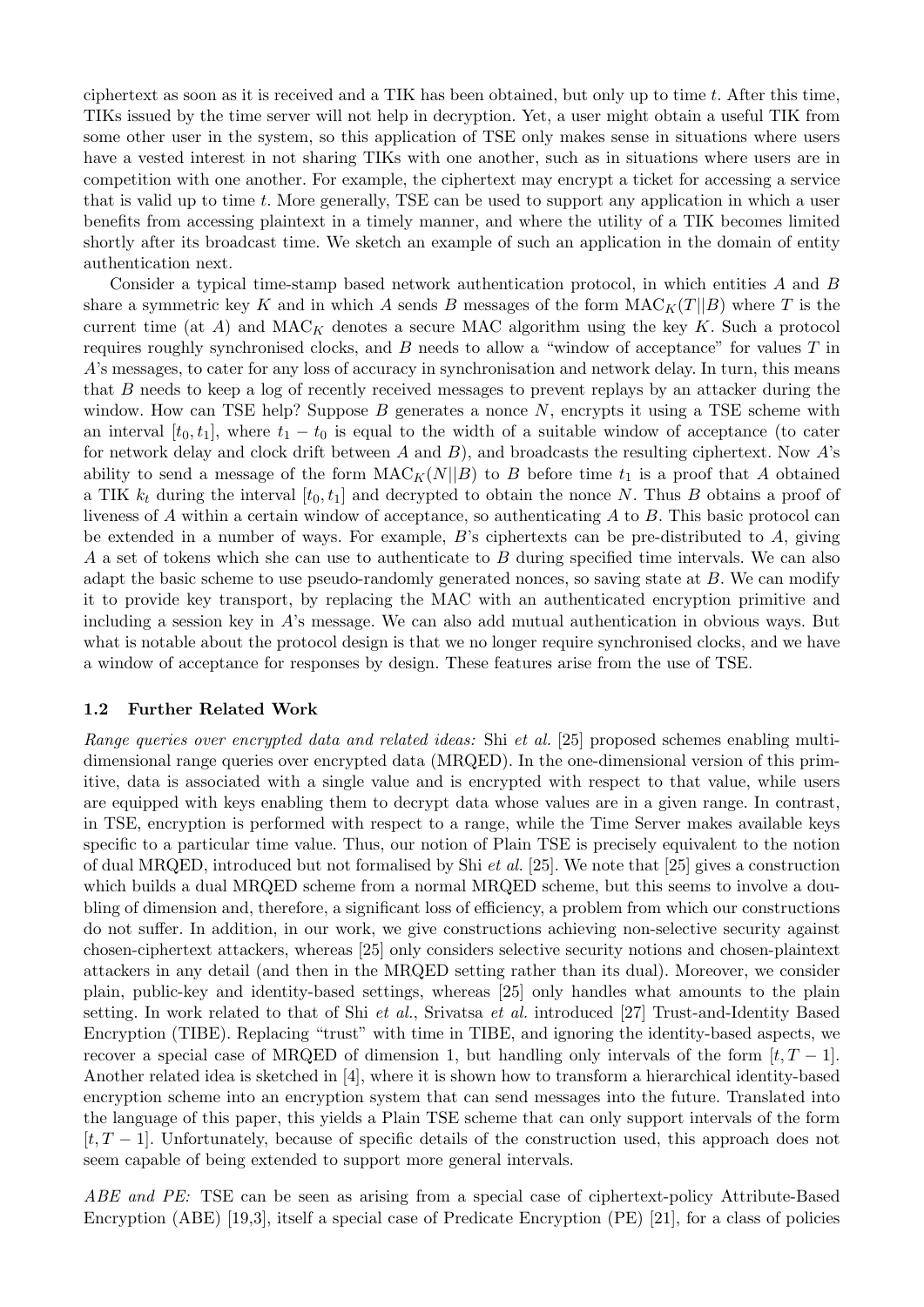which express interval membership and attributes which express specific times, and with the Time Server playing the role of Attribute Authority. We note that most work on ABE and PE to date, with the exception of [22], is limited to the "selective-attribute" case. In the context of TSE, converting to a non-selective security model would incur a cost of roughly  $O(\frac{1}{T^2})$  in the tightness of the security reduction. However, our constructions for TSE already achieve fully adaptive security in the standard model with a *tight* reduction to the security of the IBE scheme used in the specific instantiation.

Broadcast Encryption: Broadcast Encryption (BE) is a cryptographic primitive designed to address the issue of broadcasting a message to an arbitrary subset drawn from a universe of users. Although conceptually opposites (in TSE the keys are broadcast while the message is sent beforehand), it can be shown that a BE scheme can be used to construct a Plain TSE scheme: assume the users in the BE scheme can be labeled with elements from  $[0, T - 1]$ , consider a DTI as the target subset of addressed users in the BE encryption algorithm, and broadcast the private key for user with label  $t$  at time  $t$ . The functionality of the algorithms and the security of the schemes are preserved in this transformation (see Appendix B). There are however some *caveats* to this approach. First of all, to meet our TSE security requirement, we need the BE scheme to be fully collusion resistant. This condition immediately rules out many of the existing schemes. Furthermore, deploying BE schemes, as they are described generically in [6] and [18], requires the specification of the target set (in our case, the DTI) as an input to the decryption algorithm, inherently preventing the resulting Plain TSE scheme from having the DTI confidentiality property. Finally, the advantages and shortcomings of BE over our approach to the realisation of Plain TSE, as developed in Section 4.1, can be cast in a framework of trade-offs between the sizes of public parameters, private keys and ciphertexts, together with computational costs and strength of security achieved. We give a flavour of the possible trade-offs below.

For the purpose of our discussion, we consider the construction of Plain TSE schemes supporting T time instants from BE schemes. We focus on schemes that are provably secure in the standard model. In particular, the BE scheme of Boneh *et al.* in [6], proved only statically secure, results in a Plain TSE scheme with constant size private keys, public parameters and ciphertexts of size  $O(\sqrt{T})$ . In [18] Gentry and Waters introduce the new notion of semi-static security and provide a BE scheme achieving this notion which can be used to construct a Plain TSE scheme with constant size private keys and ciphertexts but public parameters whose size is linear in T. They also give a fully adaptive secure BE scheme with constant size private keys, but with public parameters and ciphertexts of size  $O(\sqrt{T})$ . The resulting Plain TSE scheme inherits these sizes. On the other hand, our solution results in schemes which are fully secure, with constant size public parameters, and private keys and ciphertexts of size  $O(\log T)$ . This brief comparison illustrates the value of a dedicated approach when realising Plain TSE.

Temporal access control: Significant related work in the symmetric key setting exists in the area of cryptographically-enabled "temporal access control", see for example [14] and the references therein. In this line of work, a key is associated with each time "point", and a key assignment scheme is used to ensure that an authorized user is able to derive keys for all the points contained in a designated interval. Such schemes generally require the publication of rather large amounts of information in order to achieve the desired functionality, but do allow efficient derivation of keys associated with time points. In contrast, we use public-key techniques, achieving small public parameters and greater flexibility in operation, at the cost of increased computation.

## 2 Preliminaries

Throughout the paper we will consider time as a discrete set of time units, regarding these as integers between 0 and  $T-1$ , where T represents the number of time units supported by the system. We denote by  $[t_0, t_1]$ , where  $t_0 \leq t_1$ , the interval containing all time units from  $t_0$  to  $t_1$  inclusive. Adversaries A are probabilistic polynomial-time algorithms. Bits b are selected uniformly at random from the set  $\{0, 1\}$ . We denote by  $Pr_{A,S}$ [Event] the probability that Event occurs when an adversary A interacts with a scheme S in a specified security game. By  $\neg$ Event we denote the complement of Event. In particular, we denote by Succ the event that  $b' = b$  in the games played in the following sections. We will use the standard definitions of and security notions for public-key encryption, identity-based encryption and signature schemes – see Appendix A for details.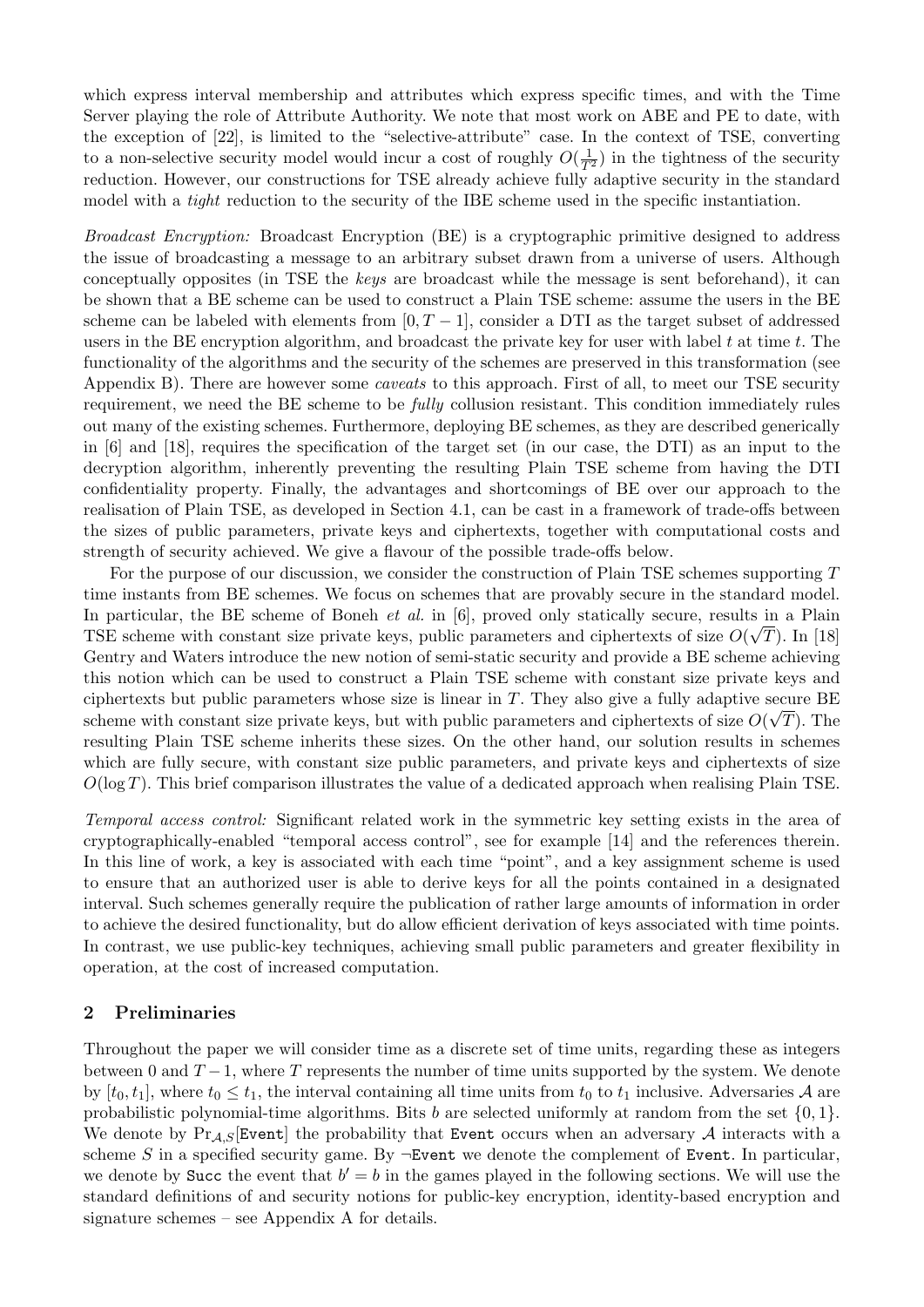# 3 Definitions and Security Notions

#### 3.1 Plain TSE

We start by providing the definition and the security models for the basic form of Time-Specific Encryption, namely Plain TSE.

Definition 1. A Plain TSE scheme is defined by four algorithms and has associated message space  $\mathcal{MSP} = \{0,1\}^l$ , ciphertext space  $\mathcal{CSP}$  and time space  $\mathcal{T} = [0, T-1]$ . The parties involved in the scheme are the Time Server  $(TS)$ , the sender  $(S)$  and a user  $(U)$ . The four algorithms are as follows: Plain. Setup. Run by TS, this algorithm takes as input the security parameter  $\kappa$  and T and outputs the master public key TS-MPK and the master secret key TS-MSK.

Plain. TIK-Ext. Run by TS, this algorithm takes as input TS-MPK, TS-MSK,  $t \in \mathcal{T}$  and outputs the Time Instant Key (TIK)  $k_t$ . This is broadcast by TS at time t.

Plain. Enc. Run by S, this algorithm takes as input TS-MPK, a message  $m \in \mathcal{MSP}$  and a Decryption Time Interval (DTI)  $[t_0, t_1] \subseteq \mathcal{T}$  and outputs a ciphertext c, broadcast by S to all users.

Plain. Dec. Run by U, this algorithm takes as input TS-MPK, a ciphertext  $c \in \mathcal{CSP}$  and a key  $k_t$  and outputs either a message m or a failure symbol  $\bot$ .

The correctness property requires that if  $c = Plain$ . Enc(TS-MPK, m, [t<sub>0</sub>, t<sub>1</sub>]) and  $k_t$  is output by Plain. TIK-Ext on input  $t \in [t_0, t_1]$ , then Plain. Dec(TS-MPK, c,  $k_t$ ) = m, and also that if  $t \notin [t_0, t_1]$ then the decryption algorithm returns  $\perp$ .

We define a model for IND-CPA security of a Plain TSE scheme.

#### Definition 2. Consider the following game.

**Setup.** The challenger C runs Plain. Setup $(\kappa, T)$  to generate master public key TS-MPK and master secret key TS-MSK and gives TS-MPK to the adversary A.

**Phase 1.** A can adaptively issue TIK extraction queries to an oracle for any time  $t \in \mathcal{T}$ . The oracle will respond to each query with  $k_t$ .

**Challenge.** A selects two messages  $m_0$  and  $m_1 \in \mathcal{MSP}$  and a time interval  $[t_0, t_1] \subseteq \mathcal{T}$  with the restriction that  $t \notin [t_0, t_1]$  for all of the queries t in Phase 1. A passes  $m_0, m_1, [t_0, t_1]$  to C. C chooses a random bit b and computes  $c^* = \text{Plain}.\text{Enc}(TS-MPK, m_b, [t_0, t_1])$ .  $c^*$  is passed to A.

**Phase 2.** A continues to make queries to the TIK extraction oracle with the same restriction as in the Challenge phase.

**Guess.** The adversary outputs its guess  $b'$  for  $b$ .

A's advantage in the above game is defined as  $Adv_{\mathcal{A}}(\kappa) = |\Pr[b' = b] - \frac{1}{2}$  $\frac{1}{2}$ .

Definition 3. We say that a Plain TSE scheme is IND-CPA secure if all polynomial-time adversaries have at most negligible advantage in the above game.

We can extend this definition to address IND-CCA security by considering, in addition, a Decrypt oracle that acts as follows. On input the pair  $(c, t)$ , where c is a ciphertext and  $t \in \mathcal{T}$ , it passes t to the TIK extraction oracle, which will respond with  $k_t$ . The Decrypt oracle will then compute Plain.Dec(TS-MPK, c, k<sub>t</sub>) and return either a message m or a failure symbol  $\perp$  to the adversary. The Decrypt oracle can be adaptively issued queries  $(c, t)$  in both Phase 1 and Phase 2, but in the latter phase with the restriction that if  $c^*$  and  $[t_0, t_1]$  are the challenge ciphertext and time interval, respectively, then the adversary cannot make a decryption query  $(c, t)$  where  $c = c^*$  and  $t \in [t_0, t_1]$ . This restriction prevents the adversary from winning the game trivially.

#### 3.2 Public-Key TSE

We now define another version of TSE called Public-Key TSE (PK-TSE) in which the sender S encrypts a message m to a *particular* receiver R who holds a key-pair  $(pk, sk)$ . The message m has an associated decryption time interval  $[t_0, t_1]$  specified by S. R can decrypt if he has his private key sk and a Time Instant Key (TIK) issued by TS between time  $t_0$  and time  $t_1$ . We provide a more formal definition of PK-TSE.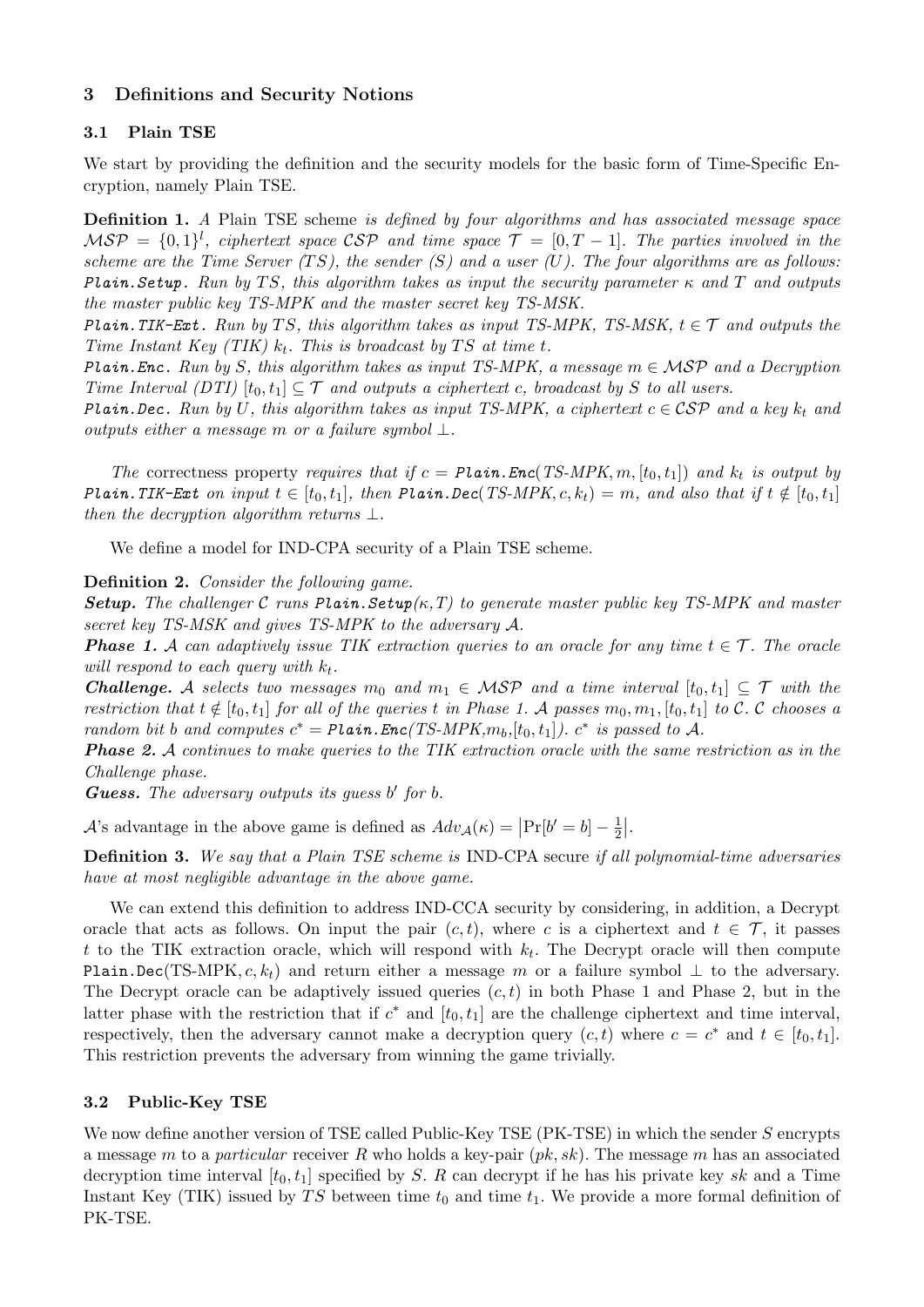Definition 4. A PK-TSE scheme is defined by five algorithms and has associated message space  $\mathcal{MSP} = \{0,1\}^l$ , ciphertext space  $\mathcal{CSP}$  and time space  $\mathcal{T} = [0, T-1]$ . The parties involved in the scheme are the Time Server  $(TS)$ , the sender  $(S)$  and the receiver  $(R)$ . The five algorithms are as follows:

PK. Setup. Run by TS, this algorithm takes as input the security parameter  $\kappa$  and T and outputs the master public key TS-MPK and the master secret key TS-MSK.

PK. TIK-Ext. Run by TS, this algorithm takes as input TS-MPK, TS-MSK,  $t \in \mathcal{T}$  and outputs  $k_t$ . This is broadcast by  $TS$  at time t.

PK.KeyGen. Run by R, this algorithm takes as input the security parameter  $\kappa$  and outputs a key-pair  $(pk, sk)$ .

PK.Enc. Run by S, this algorithm takes as input TS-MPK, a message  $m \in \mathcal{MSP}$ , a time interval  $[t_0, t_1] \subseteq \mathcal{T}$  and a public key pk and outputs a ciphertext  $c \in \mathcal{CSP}$ .

PK. Dec. Run by R, this algorithm takes as input TS-MPK, a ciphertext  $c \in \mathcal{CSP}$ , a key  $k_t$  and a private key sk and outputs either a message m or a failure symbol  $\bot$ .

The correctness property requires that if  $c = PK$ . Enc(TS-MPK, m, [t<sub>0</sub>, t<sub>1</sub>], pk) where (pk, sk) is output by PK.KeyGen and  $k_t$  is output by PK.TIK-Ext on input  $t \in [t_0,t_1],$  then PK.Dec(TS-MPK,  $c,k_t,sk)$ ) = m, and also that if  $t \notin [t_0, t_1]$  then the decryption algorithm returns  $\bot$ .

To model the security of a PK-TSE scheme, we consider (as in [15]) the following kinds of adversaries:

- $-$  A curious TS who holds TS-MSK and wishes to break the confidentiality of the message.
- An intended but curious receiver who wishes to decrypt the message outside of the appropriate decryption time interval.

We observe that security against an outside adversary (who is not the intended recipient and does not know TS-MSK) trivially follows from security against either type of adversary considered above.

Remark 1. In Plain TSE there is only one type of adversary, i.e. the curious user, since there is no specific receiver and  $TS$  can trivially decrypt any message.

In defining the security models for PK-TSE we consider a single-user setting. We first define IND-CPA security against a curious  $TS$ .

**Definition 5.** Consider the following game, which we call  $Game_{K-TS}$ .

**Setup.** The challenger C runs PK. Setup( $\kappa$ , T) to generate TS-MPK, TS-MSK, and runs PK. KeyGen( $\kappa$ ) to get a pair  $(pk, sk)$ . C gives (TS-MPK, TS-MSK, pk) to the adversary A.

**Challenge.** A selects two messages  $m_0$  and  $m_1 \in \mathcal{MSP}$  and a time interval  $[t_0, t_1] \subseteq \mathcal{T}$ . A passes  $m_0, m_1, [t_0, t_1]$  to C. C chooses a random bit b and computes  $c^* = PK$ . Enc(TS-MPK,  $m_b, [t_0, t_1], pk$ ).  $c^*$ is passed to A.

**Guess.** The adversary outputs its guess  $b'$  for  $b$ .

We can extend this definition to address IND-CCA security by considering, in addition, a Decrypt oracle that on input the pair  $(c, t)$ , where c is a ciphertext and  $t \in \mathcal{T}$ , returns either a message m or failure symbol  $\perp$  to the adversary. The Decrypt oracle can be adaptively issued queries  $(c, t)$  before and after the challenge phase, but with the obvious restriction that the adversary cannot make queries of the form  $(c, t)$  where  $c = c^*$  and  $t \in [t_0, t_1]$  after the challenge phase.

We now address IND-CPA security against a curious receiver.

**Definition 6.** Consider the following game, which we call  $Game_{PK-CR}$ .

**Setup.** The challenger C runs PK.Setup( $\kappa$ ,T) to generate TS-MPK, TS-MSK, and runs PK.KeyGen( $\kappa$ ) to get a pair  $(pk, sk)$ . C gives  $(TS-MPK, pk, sk)$  to the adversary A.

**Phase 1.** A can adaptively issue TIK extraction queries for any time  $t \in \mathcal{T}$ . The challenger will respond to each query with  $k_t = \text{KP. TIK-Ext}(TS-MPK, TS-MSK, t)$ .

**Challenge.** A selects two messages  $m_0$  and  $m_1 \in \mathcal{MSP}$  and a time interval  $[t_0, t_1] \subseteq \mathcal{T}$  with the restriction that  $t \notin [t_0, t_1]$  for all of the queries t in Phase 1. A passes  $m_0, m_1, [t_0, t_1]$  to C. C chooses a random bit b and computes  $c^* = PK.Fnc(TS-MPK, m_b, [t_0, t_1], pk)$ .  $c^*$  is passed to A.

**Phase 2.** A continues to make TIK extraction queries with the same restriction as in the Challenge phase.

Guess. The adversary outputs its guess  $b'$  for  $b$ .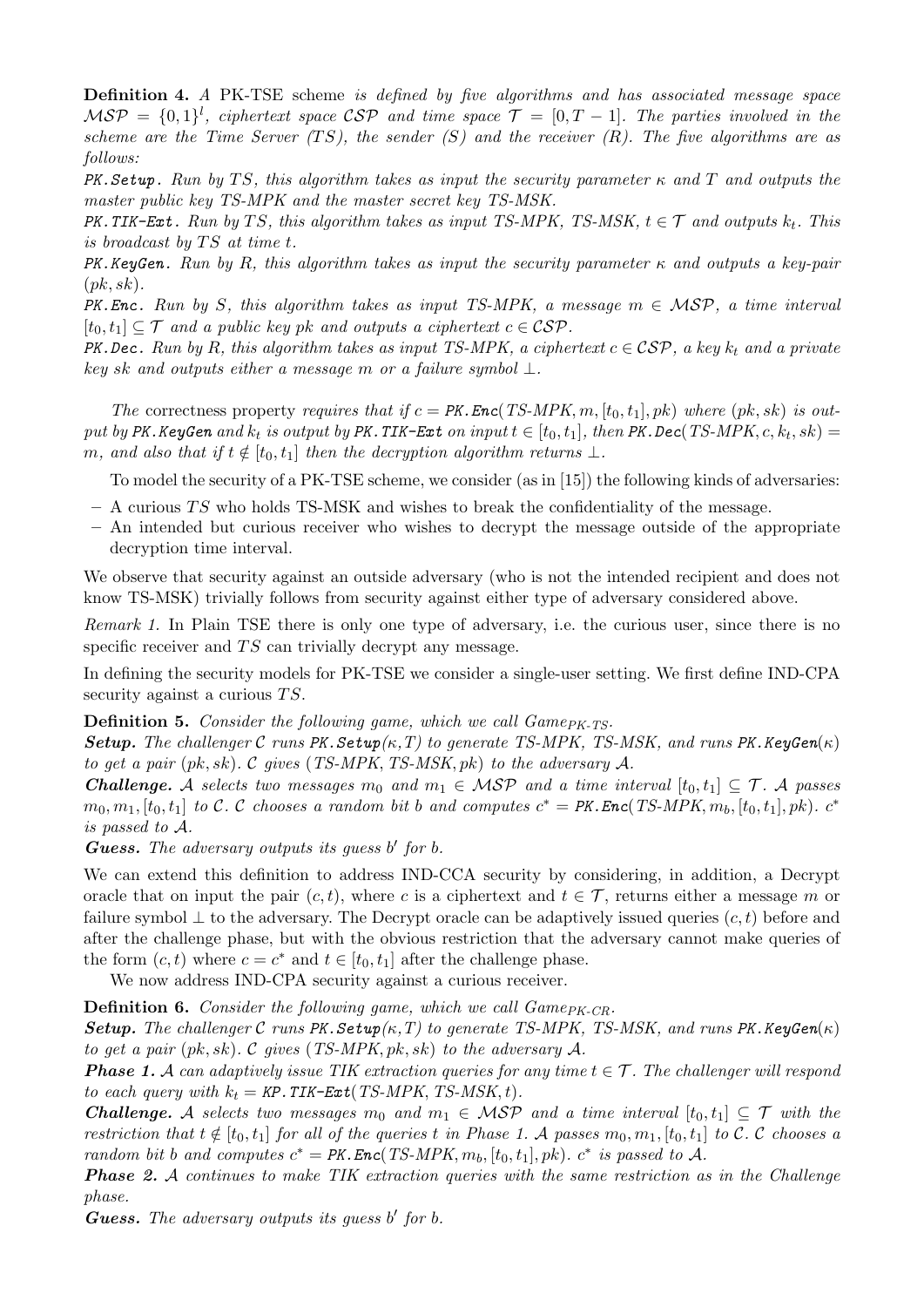A's advantage in the above games is defined as  $Adv_{\mathcal{A}}(\kappa) = |\Pr[b' = b] - \frac{1}{2}$  $\frac{1}{2}$ .

We observe that this chosen-plaintext notion of security is sufficient to capture all realistic attacks that can be mounted by a curious receiver, so that a chosen-ciphertext notion of security is not required for curious receivers. Indeed such a receiver would be the only entity in possession of its private key, and so would be the only entity that could implement a general decryption oracle in practice. We show next that such an oracle would either allow the receiver to win trivially or would not provide any advantage over just having access to the TIK extraction oracle in the chosen-plaintext setting. More precisely, suppose  $c^*$  is the challenge ciphertext and  $[t_0, t_1]$  the challenge interval. To handle decryption queries of the form  $(c, t)$  where  $c \neq c^*$  and  $t \in [t_0, t_1]$ , the receiver would need to use its private key in combination with a key  $k_t$  obtained from TS. But then having such a key  $k_t$  would also allow the curious receiver to decrypt  $c^*$  and so win the security game trivially. For any other decryption query  $(c, t)$ , where now  $t \notin [t_0, t_1]$ , the curious receiver would be able to obtain the key  $k_t$  by making a TIK extraction query, and then use  $k_t$  together with its private key sk to decrypt c. So, in this situation, the curious receiver would gain no advantage from having access to a decryption oracle.

**Definition 7.** We say that a PK-TSE scheme is  $IND-CPA_{TS}$  secure if all polynomial-time adversaries have at most negligible advantage in  $Game_{PK-TS}$ .

**Definition 8.** We say that a PK-TSE scheme is  $IND-CPA_{CR}$  secure if all polynomial-time adversaries have at most negligible advantage in  $Game_{PK-CR}$ .

**Definition 9.** We say that a PK-TSE scheme is IND-CPA secure if it is both is IND-CPA<sub>TS</sub> and  $IND-CPA_{CR}$  secure.

#### 3.3 Identity-Based TSE

We finally consider an ID-based version of TSE, called ID-TSE, in which the sender encrypts a message m under the *identity* of a particular receiver. The message  $m$  has an associated decryption time interval  $[t_0, t_1]$  specified by the sender. The receiver can decrypt if he holds the private key associated with his identity (as issued by a (semi-)trusted authority  $TA$ ) and a Time Instant Key (TIK) issued by  $TS$ between time  $t_0$  and time  $t_1$ . We now provide a more formal definition of ID-TSE.

Definition 10. An ID-TSE scheme is defined by six algorithms and has associated message space  $\mathcal{MSP} = \{0, 1\}^l$ , ciphertext space CSP, identity space IDSP and time space  $\mathcal{T} = [0, T - 1]$ . The parties involved in the scheme are the Time Server  $(TS)$ , a trusted authority  $(TA)$ , the sender  $(S)$  and the receiver  $(R)$ . The six algorithms are as follows:

TS-Setup. Run by TS, this algorithm takes as input the security parameter  $\kappa$  and T and outputs the master public key TS-MPK and the master secret key TS-MSK.

ID-Setup. Run by TA, this algorithm takes as input the security parameter  $\kappa$  and outputs the master public key ID-MPK and the master secret key ID-MSK.

ID. TIK-Ext. Run by TS, this algorithm takes as input TS-MPK, TS-MSK,  $t \in \mathcal{T}$  and outputs  $k_t$ . This is broadcast by  $TS$  at time t.

ID. Key-Ext. Run by TA, this algorithm takes as input ID-MPK, ID-MSK, an id  $\in \mathcal{IDSP}$  and outputs the private key  $sk_{id}$  corresponding to id.

ID.Enc. Run by S, this algorithm takes as input TS-MPK, ID-MPK, a message  $m \in \mathcal{MSP}$ , a time interval  $[t_0, t_1] \subseteq \mathcal{T}$  and an identity id  $\in \mathcal{IDSP}$  and outputs a ciphertext  $c \in \mathcal{CSP}$ .

ID. Dec. Run by R, this algorithm takes as input TS-MPK, ID-MPK, a ciphertext  $c \in \mathcal{CSP}$ , a key  $k_t$ and a private key sk<sub>id</sub> and outputs either a message m or a failure symbol  $\bot$ .

The correctness property requires that if  $c = ID$ . Enc(TS-MPK, ID-MPK, m, [t<sub>0</sub>, t<sub>1</sub>], id), where sk<sub>id</sub> is output by ID. Key-Ext on input id, and  $k_t$  is output by PK. TIK-Ext on input  $t \in [t_0, t_1]$ , then **ID.** Dec(TS-MPK, ID-MPK,  $c, k_t, sk_{id}$ ) = m, and also that if  $t \notin [t_0, t_1]$  then the decryption algorithm returns ⊥.

We now model the security of an ID-TSE scheme. Since we are in an ID-based setting we will consider adversaries that interact with multiple users. We consider the following two types of adversaries: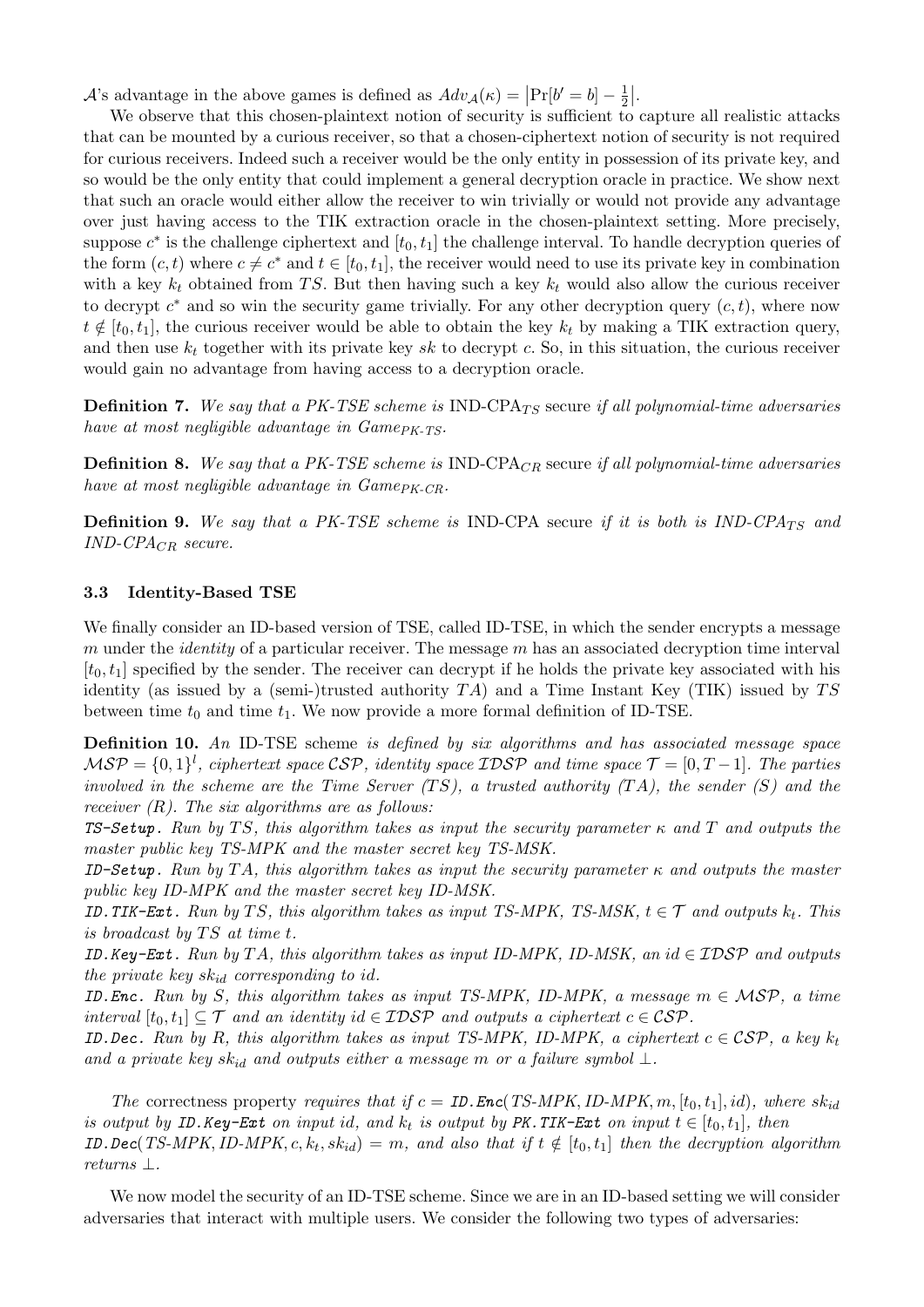- $-$  A curious TS who holds TS-MSK, and hence can derive TIKs for any time t, and wishes to break the confidentiality of the message.
- $-$  A curious TA who holds ID-MSK, and hence can derive private keys for any identity id, and wishes to break the confidentiality of the message.

We note that the latter adversary is more powerful than the natural analogue of the curious receiver in the ID setting.

We first define IND-CPA security against a curious  $TS$ .

**Definition 11.** Consider the following game, which we call  $Game_{ID-TS}$ .

**Setup.** The challenger C runs  $TS-Setup(\kappa,T)$  to generate TS-MPK, TS-MSK, and runs ID-Setup $(\kappa)$ to generate ID-MPK and ID-MSK. C gives (TS-MPK, TS-MSK,ID-MPK) to the adversary A.

**Phase 1.** A can adaptively issue queries to a private key extraction oracle to get the private keys corresponding to identities id of its choice. C will respond with  $sk_{id}=ID$ . Key-Ext(ID-MPK, ID-MSK, id). **Challenge.** A selects two messages  $m_0$  and  $m_1 \in \mathcal{MSP}$  and a time interval  $[t_0, t_1] \subseteq \mathcal{T}$  and  $id^* \in$ IDSP with the restriction that id<sup>∗</sup> was not queried to the private key extraction oracle in Phase 1. A passes  $m_0, m_1, [t_0, t_1], id^*$  to C. C computes  $c^* = ID$ . Enc(TS-MPK, ID-MPK,  $m_b, [t_0, t_1], id^*)$  where b is a random bit.  $c^*$  is passed to  $A$ .

**Phase 2.** A continues to make private key extraction queries with the same restriction as in the Challenge phase.

**Guess.** The adversary outputs its guess  $b'$  for  $b$ .

We can easily modify this game to obtain a *selective-id* security notion, by requiring that at the beginning of the game, before the Setup phase, the adversary will output the identity id<sup>∗</sup> on which it wishes to be challenged.

We now define IND-CPA security against a curious  $TA$ .

**Definition 12.** Consider the following game, which we call  $Game_{ID-TA}$ .

**Setup.** The challenger C runs  $TS-Setup(\kappa,T)$  to generate TS-MPK, TS-MSK, and runs ID-Setup $(\kappa)$ to generate ID-MPK and ID-MSK.  $\mathcal{C}$  gives (TS-MPK, ID-MPK, ID-MSK) to the adversary  $\mathcal{A}$ .

**Phase 1.** A can adaptively issue TIK extraction queries for any time  $t \in \mathcal{T}$ . The challenger will respond to each query with  $k_t = ID$ . TIK-Ext(TS-MPK, TS-MSK, t).

**Challenge.** A selects two messages  $m_0$  and  $m_1 \in \mathcal{MSP}$ , a time interval  $[t_0, t_1] \subseteq \mathcal{T}$ , with the restriction that  $t \notin [t_0, t_1]$  for all of the the queries t made in Phase 1, and an identity  $id^* \in \mathcal{IDSP}$ . A passes  $m_0, m_1, [t_0, t_1], id^*$  to C. C chooses a random bit b.  $c^* = ID$ . Enc(TS-MPK, ID-MPK,  $m_b, [t_0, t_1], id^*$ ) is computed and passed to A.

**Phase 2.** A continues to make TIK extraction queries with the same restriction as in the Challenge phase.

**Guess.** The adversary outputs its guess  $b'$  for  $b$ .

A's advantage in the above games is defined as  $Adv_{\mathcal{A}}(\kappa) = \left| \Pr[b' = b] - \frac{1}{2} \right|$  $\frac{1}{2}$ .

**Definition 13.** We say that an ID-TSE scheme is  $IND-CPA_{TS}$  secure if all polynomial-time adversaries have at most negligible advantage in  $Game_{ID-TS}$ .

**Definition 14.** We say that an ID-TSE scheme is  $IND-CPA_{TA}$  secure if all polynomial-time adversaries have at most negligible advantage in  $Game_{ID-TA}$ .

**Definition 15.** We say that an ID-TSE scheme is IND-CPA secure if it is both IND-CPA<sub>TS</sub> and  $IND-CPA_{TA}$  secure.

IND-CCA security for ID-TSE can be defined by giving the adversary suitably restricted access to a Decrypt oracle. However, we do not formalise this notion here, since we are mainly interested in using ID-TSE as a building block to obtain PK-TSE schemes.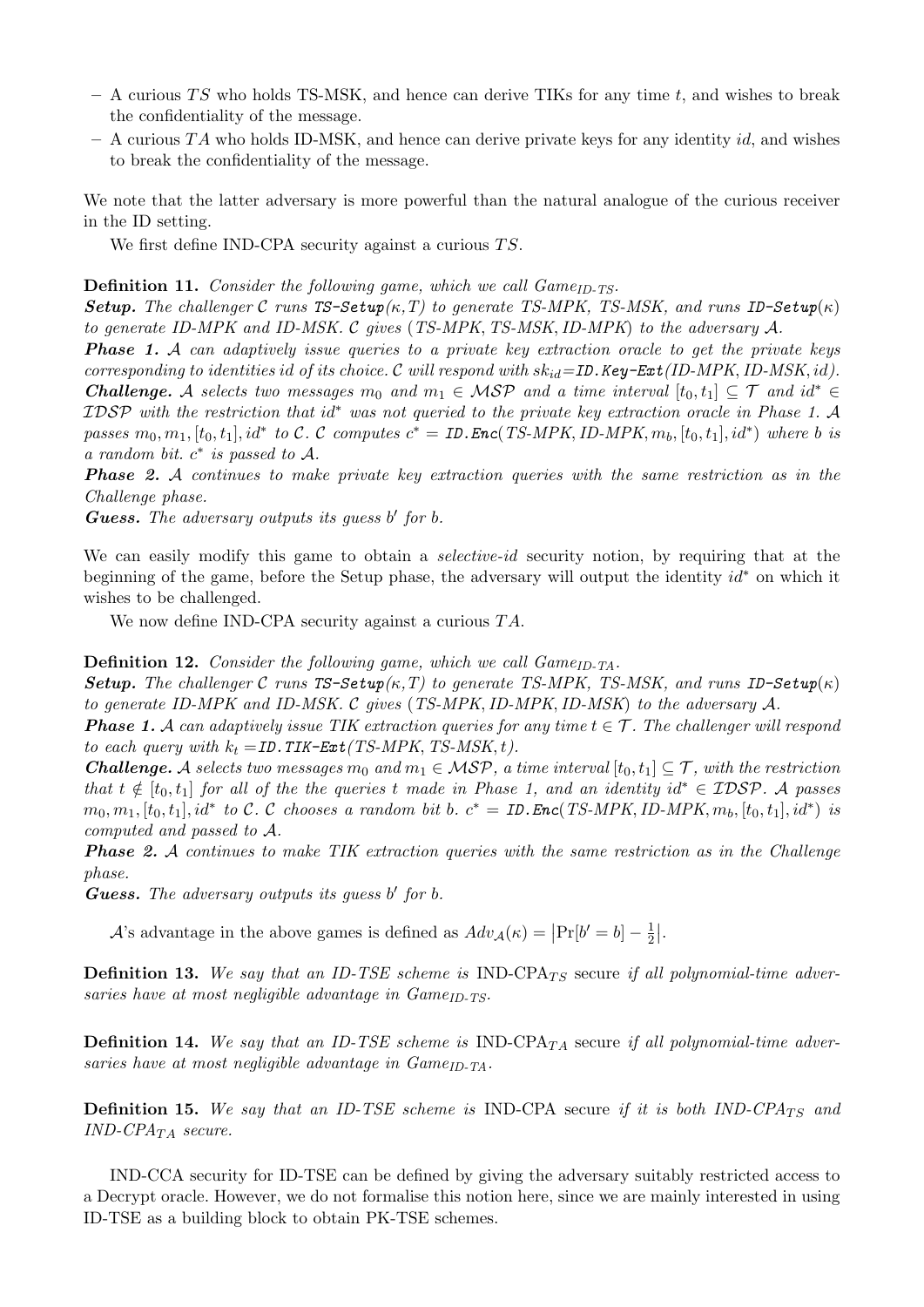

Fig. 1. Example of binary tree of depth  $d = 3$  used in our construction.

#### 4 Constructions for TSE Schemes

#### 4.1 Plain TSE

Our first step towards building TSE schemes is to focus on how to achieve Plain TSE. We have to find a way to express time so that the Time Server can extract Time Instant Keys (TIKs) and the sender can specify a decryption time interval. Our approach will make use of a binary tree of depth  $d$ , where we denote with parent(x) and child(x) the standard notions of parent and child of a node x in a tree. The input  $T$  to Plain. Setup, which represents the number of allowed time units, will be of the form  $T = 2<sup>d</sup>$ . The root node of the tree is labelled with  $\emptyset$  and the non-root nodes are labelled with binary strings of lengths between 1 and d, as illustrated for the case  $d = 3$  in Figure 1. Hence each node is associated with a binary string  $t_0t_1...t_{l-1}$  of length  $l \leq d$ . In particular we will have that the leaves of the tree are binary strings of length d labelled from 0...0 (on the left) to 1...1 (on the right). Each leaf will represent a time instant  $t = \sum_{i=0}^{d-1} t_i 2^{d-1-i}$  between 0 and  $T - 1$ .

We now define two particular sets of nodes.

- **Path**  $\mathcal{P}_t$  to t. Given a time instant  $t = \sum_{i=0}^{d-1} t_i 2^{d-1-i}$  we construct the following path  $\mathcal{P}_t$  in the tree, where the last node is the leaf corresponding to t:

$$
\emptyset, t_0, t_0, t_1, \ldots, t_0 \ldots t_{d-1}.
$$

 $-$  Set  $\mathcal{S}_{[t_0,t_1]}$  covering the interval  $[t_0,t_1]$ .  $\mathcal{S}_{[t_0,t_1]}$  is the minimal set of roots of subtrees that cover leaves representing time instants in  $[t_0, t_1]$ . We will call this the *cover set* for  $[t_0, t_1]$ . Such a set is unique and of size at most 2d. We can compute the labels of the nodes in  $\mathcal{S}_{[t_0,t_1]}$  in a particular order by running Algorithm 1 on input  $[t_0, t_1]$ .

It is easy to see that  $\mathcal{P}_t$  and  $\mathcal{S}_{[t_0,t_1]}$  intersect in a unique node if and only if  $t \in [t_0,t_1]$ . This property will ensure that the correctness requirement holds for the Plain TSE scheme that we will construct. The key idea, then, is to view the nodes of the tree as identities and make use of identitybased encryption techniques to instantiate a Plain TSE scheme. Informally, the sender will encrypt under the nodes in the cover set for the Decryption Time Interval (DTI), and the TIK for time  $t$  will be the set of private keys associated to the nodes on the path  $P_t$  to t. More formally, we use an Identitybased Encryption (IBE) scheme  $I = ($ Setup, Key-Ext, Enc, Dec) with message space  $\mathcal{MSP} = \{0, 1\}^l$  to construct  $X = (Plain.Setup, Plain.TIK-Ext, Plain Enc, Plain Dec)$ , a Plain TSE scheme with the same message space, in the following way:

– Plain. Setup( $\kappa$ , T). Run Setup on input  $\kappa$  to obtain TS-MPK and the master secret key TS-MSK. We set  $T = 2^d$ , where d is the depth of the tree used in our construction.

– Plain.TIK-Ext(TS-MPK, TS-MSK, t). Construct  $\mathcal{P}_t$  to obtain the list of nodes  $\{\emptyset, p_1, ..., p_d\}$  on the path to t. Run Key-Ext algorithm on all nodes p in  $\mathcal{P}_t$  to obtain a set of private keys  $\mathcal{D}_t = \{d_p : p \in \mathcal{P}_t\}.$ Return  $\mathcal{D}_t$  (we implicitly assume that t can be recovered from this set because  $\mathcal{D}_t$  will be broadcast at the particular time  $t$ ).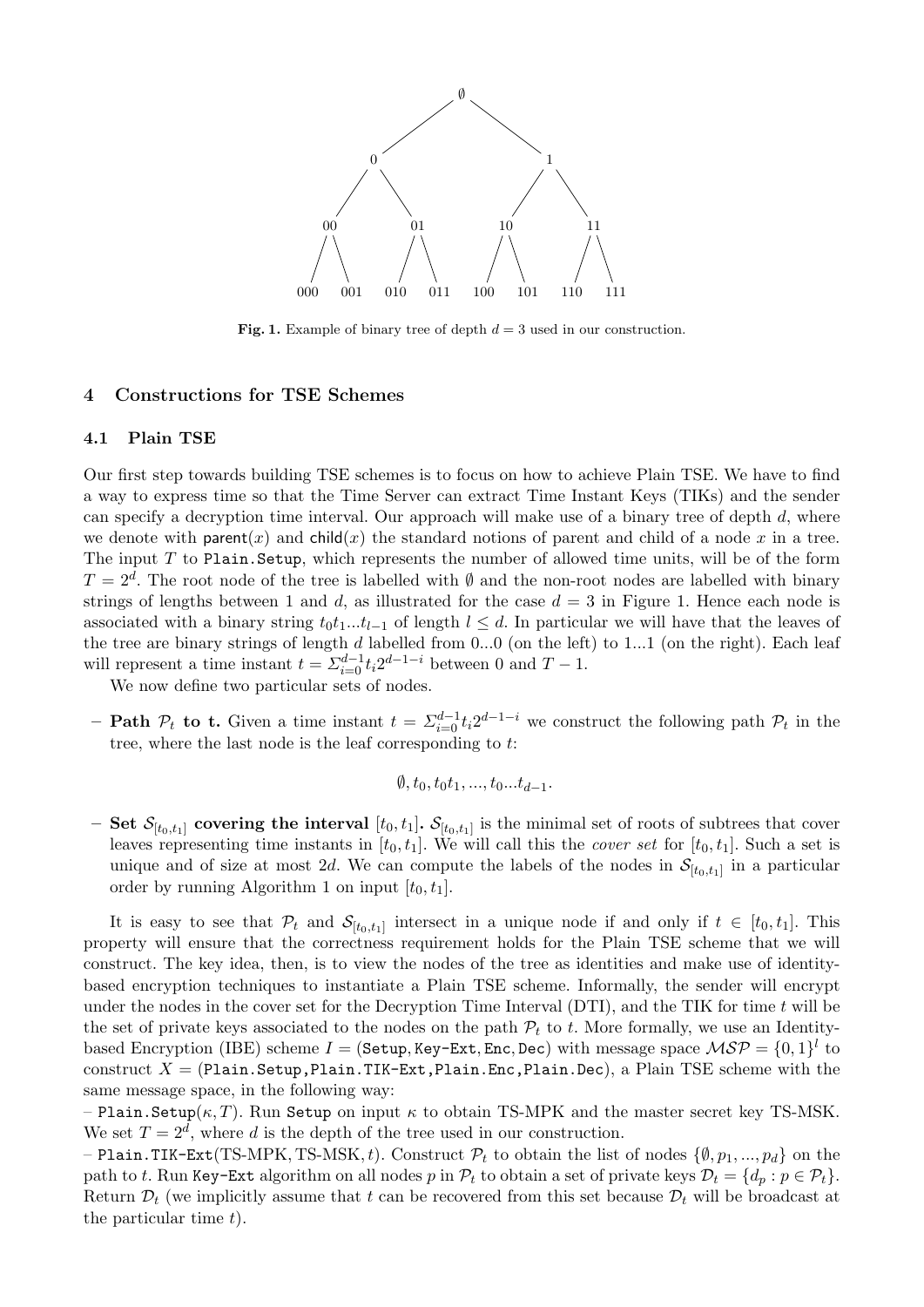Algorithm 1 Compute  $\mathcal{S}_{[t_0,t_1]}$ .

Let L be the binary expansion of  $t_0$ . Let R be the binary expansion of  $t_1$ . Let  $S = \emptyset$ . while  $L < R$  do if  $L \equiv 0 \mod 2$  then  $L =$  parent $(L)$ else  $S = S \cup \{L\}$  $L =$  parent $(L) + 1$ end if if  $R \equiv 0 \mod 2$  then  $S = S \cup \{R\}$  $R =$  parent $(R) - 1$ else  $R =$  parent $(R)$ end if end while if  $L = R$  then  $\mathcal{S} = \mathcal{S} \cup \{L\}$ end if return S

 $-$  Plain.Enc(TS-MPK,  $m,[t_0,t_1])$ . Run Algorithm 1 on input  $[t_0,t_1]$  to compute a list of nodes  $\mathcal{S}_{[t_0,t_1]}$ . For each  $s \in \mathcal{S}_{[t_0,t_1]}$  run  $\text{Enc}(\text{TS-MPK}, m, s)$  to obtain a list of ciphertexts  $\mathcal{CT}_{[t_0,t_1]} = \{c_p : p \in \mathcal{S}_{[t_0,t_1]}\}.$ Output  $C = (C\mathcal{T}_{[t_0,t_1]}, [t_0, t_1]).$ 

– Plain.Dec(TS-MPK,  $C, \mathcal{D}_t$ ). Here  $C = (\mathcal{CT}, [t_0, t_1])$  denotes a list of ciphertexts for the scheme I together with a time interval. If  $t \notin [t_0, t_1]$  return  $\perp$ . Otherwise run Algorithm 1 to generate an ordered list of nodes  $\mathcal{S}_{[t_0,t_1]}$  and generate the set  $\mathcal{P}_t$ ; the intersection of these sets is a unique node p. Obtain the key  $d_p$  corresponding to p from  $\mathcal{D}_t$ . Run Dec(TS-MPK,  $c_p, d_p$ ), where  $c_p \in \mathcal{CT}$  is in the same position in the list  $\mathcal{CT}$  as p is in  $\mathcal{S}_{[t_0,t_1]}$ , to obtain either a message m or a failure symbol  $\perp$ . Output the result.

For the above construction, the following result holds.

Theorem 1. Let I be an IND-CPA secure IBE scheme. Then the Plain TSE scheme X constructed from I as above is IND-CPA secure in the sense of Definition 3, and is correct.

Proof sketch: The proof of IND-CPA security works in two steps. In the first step, we show that for any IND-CPA attacker  $A$  with non-negligible advantage against the Plain TSE scheme, there is a modified IND-CPA adversary  $\beta$  having non-negligible advantage against the IBE scheme. This modified adversary specifies in its challenge phase a list of d identities, none of which are allowed to be queried to the ID-based private key extraction oracle at any point in the game, along with a pair of messages  $m_0, m_1$ . In return, B receives from its challenger the encryption of  $m_b$  under each of the identities in its list. As usual  $\mathcal{B}'$ 's task is to find b. This reduction is straightforward, relying on the fact that the restriction  $t \notin [t_0, t_1]$  imposed on the TIKs  $k_t$  that the Plain TSE adversary A can obtain from its TIK extraction oracle means that  $\beta$  can handle  $\mathcal{A}$ 's queries to its TIK extraction oracle by passing them to its ID-based private key extraction oracle. In the second step, we use a standard hybrid argument to reduce the IND-CPA security of the IBE scheme against modified adversaries to its IND-CPA security against normal adversaries (who specify just one identity in the challenge phase). The proof of correctness is straightforward, relying on the fact that  $\mathcal{P}_t$  does not intersect  $\mathcal{S}_{[t_0,t_1]}$  if  $t \notin [t_0,t_1]$ .

We provide a small example to illustrate our construction. Consider  $d = 3$  as in Figure 1.

Example: Suppose we wish to decrypt a message that was encrypted using time interval [2,6]. In the tree, these endpoints will correspond to nodes with labels 010 and 110, respectively. We compute  $S_{[2,6]} = \{01, 10, 110\}$ . Suppose we obtain the TIK broadcast by TS at time 4 (corresponding to the leaf node labelled 100). This means that we obtain a list of private keys for nodes on the path  $\mathcal{P}_4$  from the root to 100. In particular, we have the key corresponding to node 10, the unique intersection of  $\mathcal{P}_4$  and  $\mathcal{S}_{[2,6]}$ . Hence, we are able to decrypt. We observe that for any time t outside of the interval [2, 6], there is no intersection between  $\mathcal{P}_t$  and  $\mathcal{S}_{[2,6]}$ .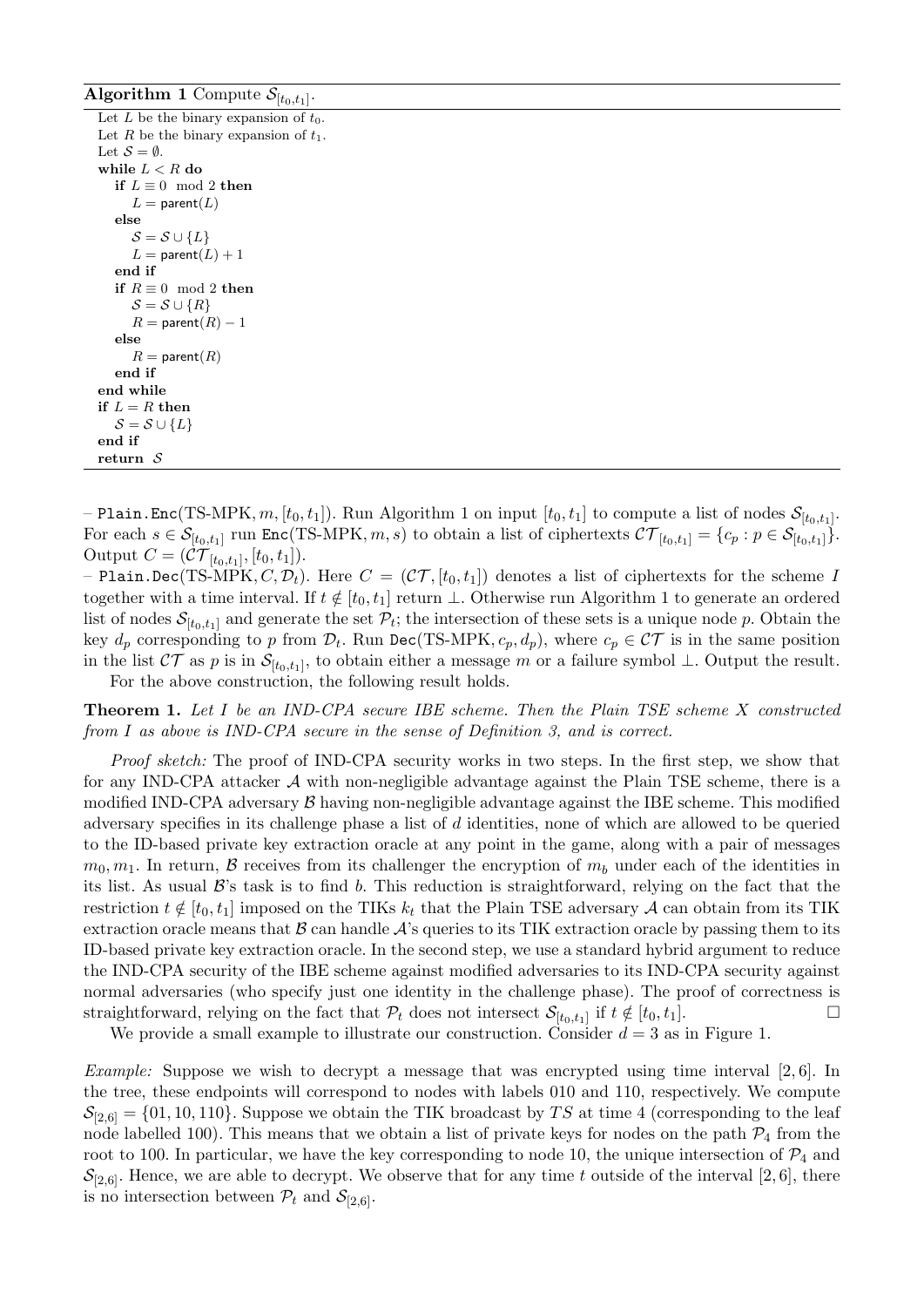In general, ciphertexts in the Plain TSE scheme  $X$  consist of up to 2d ciphertexts from the IBE scheme I, while private keys consist of at most d private keys from I. The public parameters of X are the same size as those of  $I$ . The cost of encryption for the scheme  $X$  is up to  $2d$  times greater than its cost for the scheme I, while decryption for X costs the same as for I. This compares well with the naive solution of encrypting with a single private key to every time instant in the interval, as it allows for shorter ciphertexts.

A variety of IBE schemes can be used to instantiate the above construction, including Waters' [28] and Gentry's [17] schemes in the standard model, and the Boneh-Franklin scheme [5] and the Sakai-Kasahara scheme (as analysed in [11]) in the ROM. Each of them has various advantages and disadvantages in terms of efficiency and the sizes of public parameters and ciphertexts. For example, Waters' scheme has relatively large public parameters, compact ciphertexts, and depends for its security on the Bilinear Diffie-Hellman Problem, while Gentry's scheme has small public parameters and ciphertexts, but its security depends on a non-standard hardness assumption, the  $q$ -Truncated Decisional Augmented Bilinear Diffie-Hellman Exponent (q-TDABDHE) problem.

A potentially more efficient approach would be to use a multi-recipient, single key, ID-based KEM (MR-SK-IBKEM), as defined in [1], which would allow encapsulation of the same key for multiple recipients  $id_1, ..., id_n$  in an efficient and secure manner. Using an approach similar to that in [27], we can combine an MR-SK-IBKEM with a (symmetric) Data Encapsulation Mechanism (DEM) to produce an multi-recipient IBE scheme in a standard way [2]; if the underlying KEM and DEM satisfy appropriate security notions (IND-CPA and FG-CPA security, respectively), then the resulting multirecipient IBE scheme will be IND-CPA secure [2]. This primitive perfectly matches our requirement to be able to encrypt the same message to all nodes in a cover set simultaneously, and it is easy to see how to obtain IND-CPA secure Plain TSE from such a primitive. However, current instantiations for IND-CPA secure MR-SK-IBKEMs are only known in the ROM (see for example [1]). To the best of our knowledge, it remains an open problem to find efficient instantiations that are secure in the standard model. We recall that the scheme in [27] actually solves the dual of our problem and can only handle intervals of the type  $[t, T-1]$ .

#### 4.2 IND-CPA Security

We now wish to address the problem of instantiating IND-CPA secure PK-TSE and ID-TSE schemes. We begin with the PK-TSE case.

Let  $\Pi = (Gen, E, D)$  be a public-key encryption (PKE) scheme with message space  $\{0,1\}^l$ . We will construct a PK-TSE scheme from a Plain TSE scheme  $X =$ (Plain.Setup, Plain.TIK-Ext, Plain.Enc, Plain.Dec) with  $MSP = \{0, 1\}^l$  and  $\Pi$  in the following way:

– PK. Setup( $\kappa$ , T). Run Plain. Setup on the same input to obtain TS-MPK and the master secret key TS-MSK.

- PK.TIK-Ext(TS-MPK,TS-MSK, $t$ ). Run Plain.TIK-Ext(TS-MPK,TS-MSK, $t$ ) to obtain  $k_t$ , broadcast by TS at time t.

– PK. KeyGen $(\kappa)$ . Run Gen $(\kappa)$ , which will output a key-pair  $(pk, sk)$ .

– PK.Enc(TS-MPK,  $m, [t_0, t_1], pk$ ). Pick a random  $r \in \{0, 1\}^l$  and set  $m' = m \oplus r$ . Then run the algorithm Plain.Enc(TS-MPK,  $r, [t_0, t_1]$ ) to obtain  $c_0$  and  $E(pk, m')$  to get  $c_1$ . The ciphertext will be  $(c_0, c_1).$ 

- PK.Dec(TS-MPK, $(c_0, c_1), k_t, sk$ ). Parse  $c_0$  and  $c_1$ . Run Plain.Dec(TS-MPK, $c_0, k_t$ ) which will output either a message r or a failure symbol  $\perp$ . Run  $D(sk, c_1)$  which will output either a message m' or a failure symbol ⊥. If either of the decryption algorithms returns ⊥, then output ⊥; otherwise output  $m = r \oplus m'.$ 

**Lemma 1.** Let  $\Pi$  be an IND-CPA secure PKE scheme. Then the PK-TSE scheme, constructed as above, is IND-CPA<sub>TS</sub> secure.

*Proof.* Suppose we have an adversary A against the PK-TSE scheme with advantage  $\epsilon(\kappa)$ . We will construct an adversary  $\beta$  that will interact with  $\lambda$  to break the PKE scheme. The game proceeds as follows.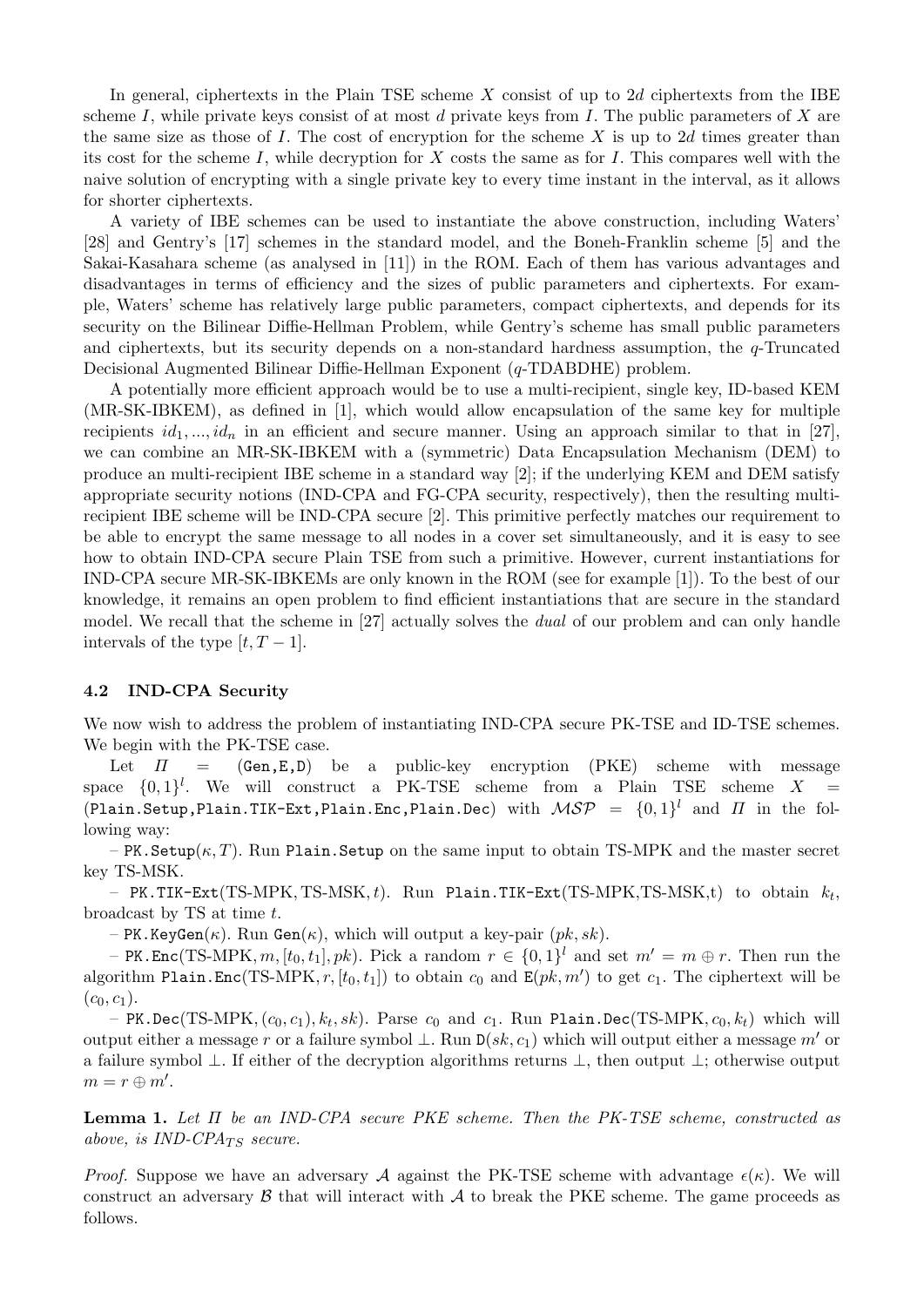**Setup.** The challenger C runs  $Gen(\kappa)$  to obtain a pair  $(pk, sk)$ . It gives pk to B. B runs PK. Setup $(\kappa, T)$ to generate (TS-MPK, TS-MSK) and gives (TS-MPK, TS-MSK,  $pk$ ) to the adversary  $A$ .

**Challenge.** A outputs two messages  $m_0$  and  $m_1 \in \mathcal{MSP}$  and a time interval  $[t_0, t_1] \subseteq \mathcal{T}$ . A passes  $m_0, m_1, [t_0, t_1]$  to B. B picks a random  $r \in \{0, 1\}^l$  and passes  $m_0 \oplus r, m_1 \oplus r$  to C. C picks a random bit b and computes  $c'' = E(pk, m_b \oplus r)$ . B runs Plain.Enc(TS-MPK,  $r, [t_0, t_1]$ ) = c'. Finally, B passes  $c^* = (c', c'')$  to A.

Guess. The adversary outputs its guess  $b'$  for  $b$  and  $\beta$  outputs the same guess.

B perfectly simulates the IND-CPA<sub>TS</sub> game for A. Hence A's advantage is as it would be in the real game and by construction  $\mathcal B$  wins whenever  $\mathcal A$  does.

We can prove the following result in an analogous way.

Lemma 2. Let X be an IND-CPA secure Plain TSE scheme. Then the PK-TSE scheme, constructed as above, is IND-CPA<sub>CR</sub> secure. Moreover, if X is correct, then so is the resulting PK-TSE scheme.

Hence, the following theorem holds.

Theorem 2. Let X be an IND-CPA secure Plain TSE scheme and Π be an IND-CPA secure PKE scheme. Then the PK-TSE scheme, constructed as above, is IND-CPA secure. Moreover, if X is correct, then so is the resulting PK-TSE scheme.

To achieve IND-CPA security in the ID-TSE setting we can adopt an approach similar to the one used above to build a PK-TSE scheme, where instead of a PKE scheme we employ an IBE scheme  $I = (Setup, Key-Ext, Enc, Dec)$  in the obvious manner. In this setting we obtain an analogous result:

Theorem 3. Let X be an IND-CPA secure Plain TSE scheme and I be an IND-CPA secure IBE scheme. Then the ID-TSE scheme, constructed analogously to the construction of the PK-TSE scheme above, is IND-CPA secure. Moreover, if  $X$  is correct, then so is the resulting ID-TSE scheme.

In particular, we observe that if I is a *selective-id* IND-CPA secure IBE scheme, then it can be shown that the resulting ID-TSE scheme is also secure in the selective sense.

#### 4.3 IND-CCA Security

We will now address the problem of building  $IND-CCA_{TS}$  secure PK-TSE schemes, using an approach similar to that of [8].

Suppose we have a selective-id IND-CPA<sub>TS</sub> secure ID-TSE scheme  $I = (TS-Setup, ID-Setup,$ 

ID.TIK-Ext, ID.Key-Ext, ID.Enc, ID.Dec), with  $MSP = \{0, 1\}^l$  and  $IDSP = \{0, 1\}^n$ . We construct an IND-CCA<sub>TS</sub> secure PK-TSE scheme  $\Gamma = (PK \, \texttt{Setup}, \texttt{PK} \, \texttt{TK-Ext}, \texttt{PK} \, \texttt{KeyGen}, \texttt{PK} \, \texttt{Enc}, \texttt{PK} \, \texttt{Dec}).$  In the construction, we use a signature scheme  $\Sigma = (G, Sign, Ver)$ , whose generation algorithm G outputs verification keys of length n. We construct the algorithms of  $\Gamma$  as follows:

- $-$  PK. Setup $(\kappa, T)$ . Run TS-Setup $(\kappa, T)$  to get TS-MPK, TS-MSK.
- PK.TIK-Ext(TS-MPK,TS-MSK, $t$ ). Run ID.TIK-Ext(TS-MPK,TS-MSK, $t$ ) to obtain TIK  $k_t$ .
- PK.KeyGen( $\kappa$ ). Run ID-Setup( $\kappa$ ) to get (ID-MPK, ID-MSK), a key-pair.
- PK.Enc(TS-MPK,  $m, [t_0, t_1]$ , ID-MPK). Run  $G(\kappa)$  and obtain  $(vk, sigk)$ . Compute  $c =$

ID.Enc(TS-MPK, ID-MPK,  $m, [t_0, t_1], vk$ ). Produce  $\sigma = \text{Sign}(sigk, c)$ . The final ciphertext will be  $C =$  $(vk, c, \sigma)$ .

– PK.Dec(TS-MPK,  $C, k_t, \text{ID-MSK}$ ). Parse  $C$  as  $(vk, c, \sigma)$ . Check if  $\texttt{Ver}(vk, c, \sigma) = 1$ . If not, output ⊥. Otherwise, run ID.Key-Ext(ID-MPK, ID-MSK, vk) to obtain  $sk_{vk}$  and decrypt c by running ID.Dec with inputs  $k_t$ ,  $sk_{vk}$ .

**Theorem 4.** Let I be a correct, selective-id IND-CPA<sub>TS</sub> secure ID-TSE scheme and  $\Sigma$  a strongly unforgeable one-time signature scheme. Then  $\Gamma$ , as constructed above, is an IND-CCA<sub>TS</sub> secure PK-TSE scheme.

We defer the proof of this theorem to Appendix C. It is also easy to see that the following result holds.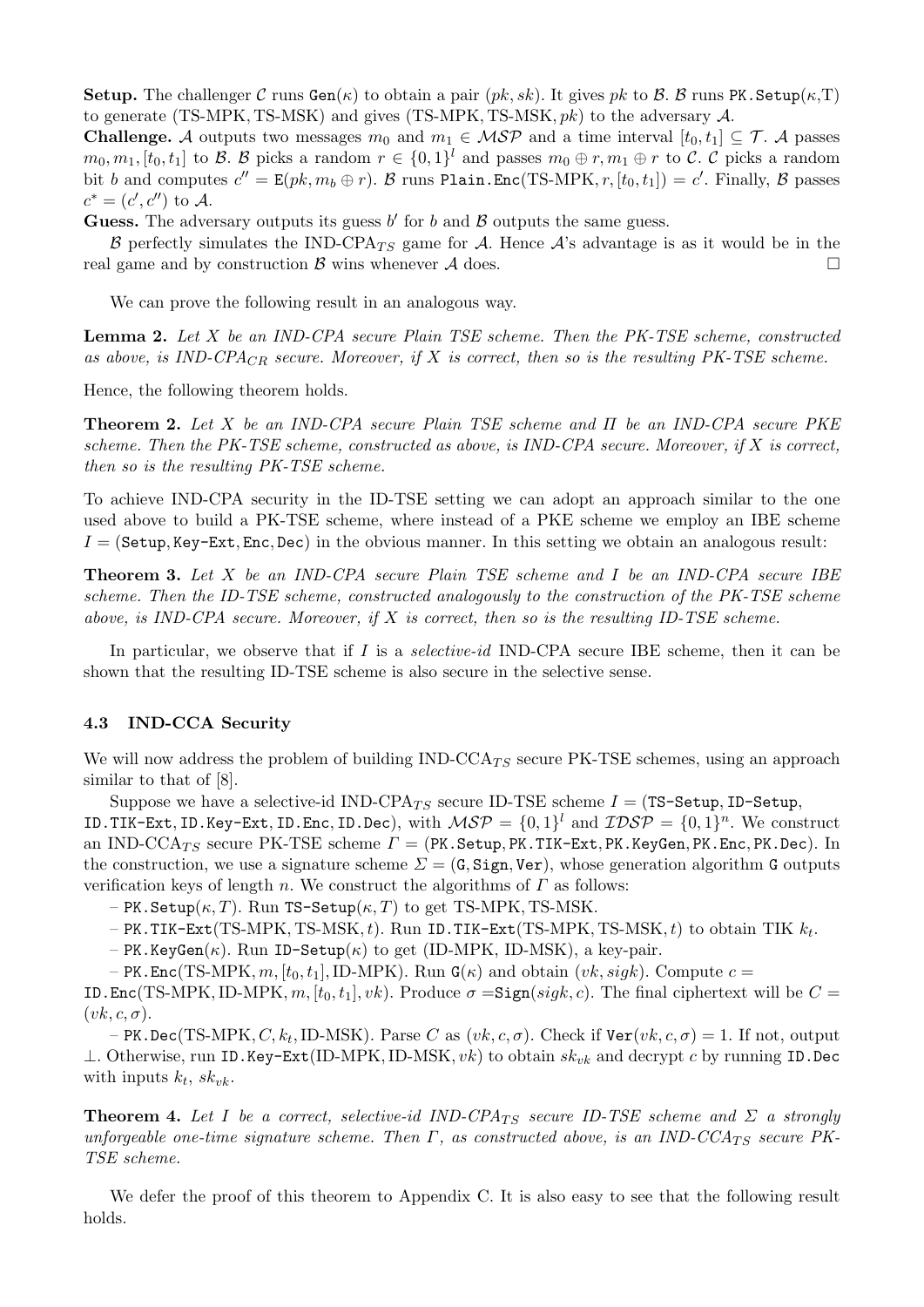**Theorem 5.** Let I be a selective-id IND-CPA<sub>TA</sub> secure ID-TSE scheme and  $\Sigma$  a strongly unforgeable one-time signature scheme. Then  $\Gamma$ , as constructed above, is an IND-CPA<sub>CR</sub> secure PK-TSE scheme.

We can also use a variant of the more complex Boneh-Katz transform [7] to construct PK-TSE schemes that are IND-CCA secure in the standard model. The resulting schemes generally have improved efficiency. Details are omitted.

We discuss the problem of obtaining IND-CCA secure ID-TSE schemes in the following section, where we discuss future work.

#### 5 Extensions and Future Work

Various extensions of our TSE concept are possible. For example, we could consider TSE schemes (in all three settings) that have the property of hiding the decryption time interval of ciphertexts from adversaries. Our current constructions do not offer this. We call such a property DTIC (Decryption Time Interval Confidentiality). We can model the DTIC-IND-CPA/CCA security of a TSE scheme by allowing the adversary to select two messages and two time intervals in the challenge phase and requiring him to guess which message was encrypted under which interval. We distinguish between the plain setting, where the decryption time interval is hidden from all users, making successful decryption a kind of proof of work (since every user will need to attempt decryption under possibly many keys), and the public-key and identity-based settings, where the decryption time interval is hidden from everyone except the intended recipient. It will be interesting to explore these properties in conjunction with extensions of key-privacy/recipient-anonymity in the public-key and identity-based settings, to obtain enhanced security properties for TSE.

Another relevant problem is that of constructing TSE schemes allowing the capability of *opening* the message outside of the decryption time interval, a useful feature supporting break the glass policies. This extension has already been considered in the setting of TRE [20,15]. It would also be interesting to find schemes in which the maximum time value  $T$  can be dynamically extended without resetting the parameters of the Time Server, and schemes in which the granularity of times can be adjusted by users (such a consideration was made in [27] for TIBE).

Our focus in this paper has been on achieving IND-CCA security of PK-TSE in the standard model. This leaves the problem of constructing IND-CCA secure ID-TSE schemes, in either the standard model or the ROM. The former, we believe, should be achievable by introducing hierarchical ID-TSE notions and further extending the CHK-style transform to this setting. The latter can be achieved by developing Fujisaki-Okamoto style transforms for the TSE setting. In this paper, we have constructed PK-TSE/ID-TSE schemes in the IND-CPA setting by combining Plain TSE schemes and PKE/IBE schemes. We have then used the CHK technique to obtain CCA security for PK-TSE. It might be worth investigating an alternative approach in which one first obtains an IND-CCA secure Plain TSE scheme, and then applies a Dodis-Katz style construction [16] to combine this with IND-CCA secure PKE/IBE schemes. This may lead to efficiency gains as compared to our CHK-based constructions. It would also be useful to solve the open problem of constructing MR-SK-IBKEMs that are provably secure in the standard model, in order to improve the efficiency of our Plain TSE constructions.

Thinking more broadly, one can envisage the development of the wider concept of Time-Specific Cryptography. This could include, for example, time-specific signatures (where signatures can only be created within certain time intervals). We believe there is much interesting work still to be done in this area.

#### Acknowledgement

We are grateful to Jason Crampton for suggesting the application of TSE to authentication protocols.

#### References

1. Manuel Barbosa and Pooya Farshim. Efficient identity-based key encapsulation to multiple parties. In Smart [26], pages 428–441.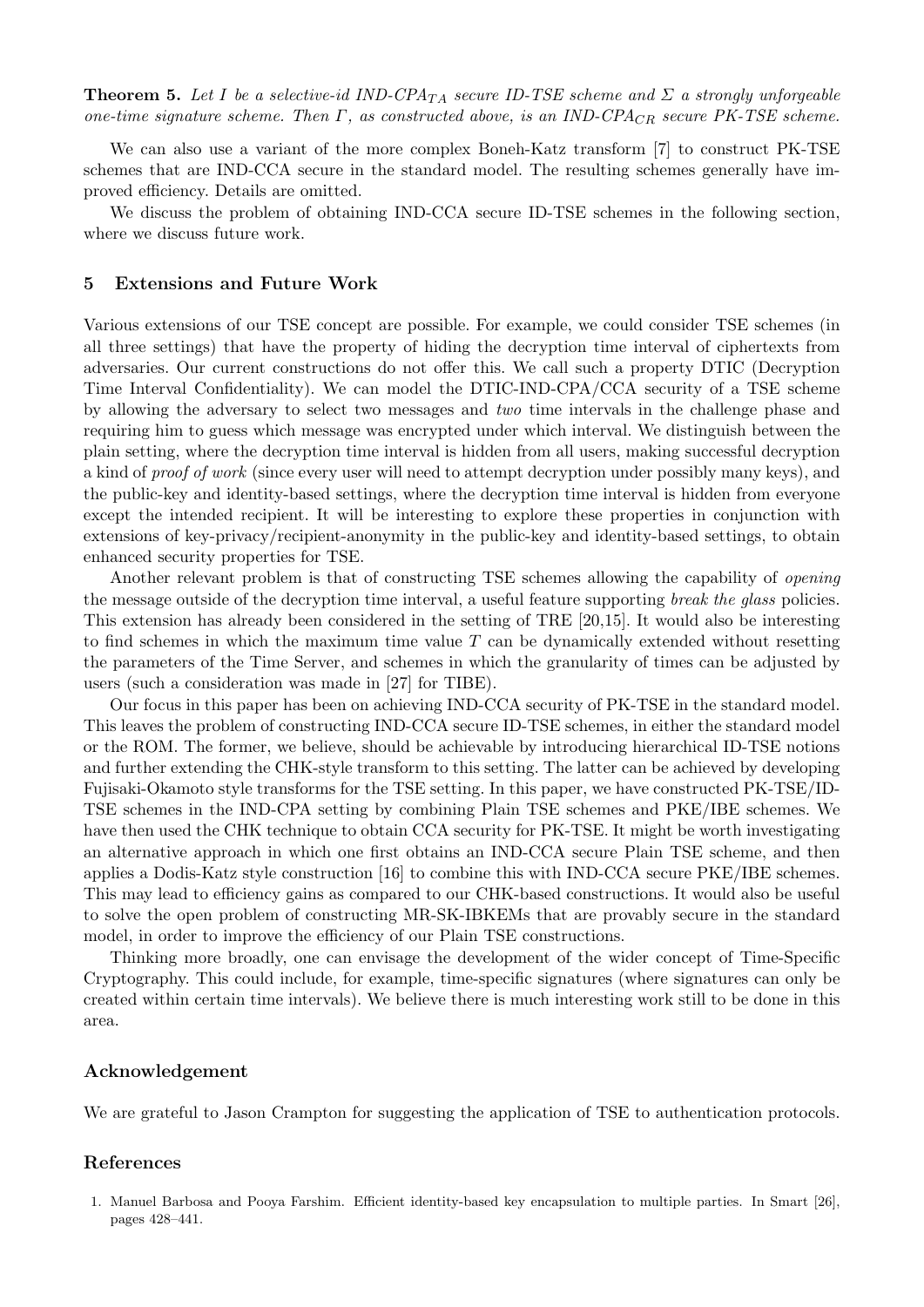- 2. Kamel Bentahar, Pooya Farshim, John Malone-Lee, and Nigel P. Smart. Generic constructions of identity-based and certificateless KEMs. J. Cryptology, 21(2):178–199, 2008.
- 3. John Bethencourt, Amit Sahai, and Brent Waters. Ciphertext-policy attribute-based encryption. In Pfitzmann and McDaniel [24], pages 321–334.
- 4. Dan Boneh, Xavier Boyen, and Eu-Jin Goh. Hierarchical identity based encryption with constant size ciphertext. In Cramer [13], pages 440–456.
- 5. Dan Boneh and Matthew K. Franklin. Identity-based encryption from the Weil Pairing. In Joe Kilian, editor, CRYPTO 2001, volume 2139 of Lecture Notes in Computer Science, pages 213–229. Springer, 2001.
- 6. Dan Boneh, Craig Gentry, and Brent Waters. Collusion resistant broadcast encryption with short ciphertexts and private keys. In Victor Shoup, editor, CRYPTO 2005, volume 3621 of Lecture Notes in Computer Science, pages 258–275. Springer, 2005.
- 7. Dan Boneh and Jonathan Katz. Improved efficiency for CCA-secure cryptosystems built using identity-based encryption. In Alfred Menezes, editor, CT-RSA 2005, volume 3376 of Lecture Notes in Computer Science, pages 87–103. Springer, 2005.
- 8. Ran Canetti, Shai Halevi, and Jonathan Katz. Chosen-ciphertext security from identity-based encryption. In Christian Cachin and Jan Camenisch, editors, EUROCRYPT 2004, volume 3027 of Lecture Notes in Computer Science, pages 207–222. Springer, 2004.
- 9. Julien Cathalo, Benoît Libert, and Jean-Jacques Quisquater. Efficient and non-interactive timed-release encryption. In Sihan Qing, Wenbo Mao, Javier Lopez, and Guilin Wang, editors, ICICS 2005, volume 3783 of Lecture Notes in Computer Science, pages 291–303. Springer, 2005.
- 10. Aldar C.-F. Chan and Ian F. Blake. Scalable, server-passive, user-anonymous timed release cryptography. In ICDCS 2005, pages 504–513. IEEE Computer Society, 2005.
- 11. Liqun Chen and Zhaohui Cheng. Security proof of Sakai-Kasahara's identity-based encryption scheme. In Smart [26], pages 442–459.
- 12. Sherman S. M. Chow, Volker Roth, and Eleanor G. Rieffel. General certificateless encryption and timed-release encryption. In Rafail Ostrovsky, Roberto De Prisco, and Ivan Visconti, editors, SCN 2008, volume 5229 of Lecture Notes in Computer Science, pages 126–143. Springer, 2008.
- 13. Ronald Cramer, editor. Advances in Cryptology EUROCRYPT 2005, 24th Annual International Conference on the Theory and Applications of Cryptographic Techniques, Aarhus, Denmark, May 22-26, 2005, Proceedings, volume 3494 of Lecture Notes in Computer Science. Springer, 2005.
- 14. Jason Crampton. Trade-offs in cryptographic implementations of temporal access control. In Audun Jøsang, Torleiv Maseng, and Svein J. Knapskog, editors, NordSec 2009, volume 5838 of Lecture Notes in Computer Science, pages 72–87. Springer, 2009.
- 15. Alexander W. Dent and Qiang Tang. Revisiting the security model for timed-release encryption with pre-open capability. In Juan A. Garay, Arjen K. Lenstra, Masahiro Mambo, and Ren´e Peralta, editors, ISC 2007, volume 4779 of Lecture Notes in Computer Science, pages 158–174. Springer, 2007.
- 16. Yevgeniy Dodis and Jonathan Katz. Chosen-ciphertext security of multiple encryption. In Joe Kilian, editor, TCC 2005, volume 3378 of Lecture Notes in Computer Science, pages 188–209. Springer, 2005.
- 17. Craig Gentry. Practical identity-based encryption without random oracles. In Serge Vaudenay, editor, EUROCRYPT 2006, volume 4004 of Lecture Notes in Computer Science, pages 445–464. Springer, 2006.
- 18. Craig Gentry and Brent Waters. Adaptive security in broadcast encryption systems (with short ciphertexts). In Antoine Joux, editor, EUROCRYPT 2009, volume 5479 of Lecture Notes in Computer Science, pages 171–188. Springer, 2009.
- 19. Vipul Goyal, Omkant Pandey, Amit Sahai, and Brent Waters. Attribute-based encryption for fine-grained access control of encrypted data. In Ari Juels, Rebecca N. Wright, and Sabrina De Capitani di Vimercati, editors, ACM Conference on Computer and Communications Security 2006, pages 89–98. ACM, 2006.
- 20. Yong Ho Hwang, Dae Hyun Yum, and Pil Joong Lee. Timed-release encryption with pre-open capability and its application to certified e-mail system. In Jianying Zhou, Javier Lopez, Robert H. Deng, and Feng Bao, editors, ISC 2005, volume 3650 of Lecture Notes in Computer Science, pages 344–358. Springer, 2005.
- 21. Jonathan Katz, Amit Sahai, and Brent Waters. Predicate encryption supporting disjunctions, polynomial equations, and inner products. In Nigel P. Smart, editor, EUROCRYPT 2008, volume 4965 of Lecture Notes in Computer Science, pages 146–162. Springer, 2008.
- 22. Allison Lewko, Tatsuaki Okamoto, Amit Sahai, Katsuyuki Takashima, and Brent Waters. Fully secure functional encryption: Attribute-based encryption and (hierarchical) inner product encryption. Cryptology ePrint Archive, Report 2010/110, 2010. http://eprint.iacr.org/.
- 23. Timothy C. May. Time-release crypto, 1993. manuscript.
- 24. Birgit Pfitzmann and Patrick McDaniel, editors. IEEE Symposium on Security and Privacy (S&P 2007), 20-23 May 2007, Oakland, California, USA. IEEE Computer Society, 2007.
- 25. Elaine Shi, John Bethencourt, Hubert T.-H. Chan, Dawn Xiaodong Song, and Adrian Perrig. Multi-dimensional range query over encrypted data. In Pfitzmann and McDaniel [24], pages 350–364.
- 26. Nigel P. Smart, editor. Cryptography and Coding, 10th IMA International Conference, Cirencester, UK, December 19-21, 2005, Proceedings, volume 3796 of Lecture Notes in Computer Science. Springer, 2005.
- 27. Mudhakar Srivatsa, Shane Balfe, Kenneth G. Paterson, and Pankaj Rohatgi. Trust management for secure information flows. In Peng Ning, Paul F. Syverson, and Somesh Jha, editors, ACM Conference on Computer and Communications Security 2008, pages 175–188. ACM, 2008.
- 28. Brent Waters. Efficient identity-based encryption without random oracles. In Cramer [13], pages 114–127.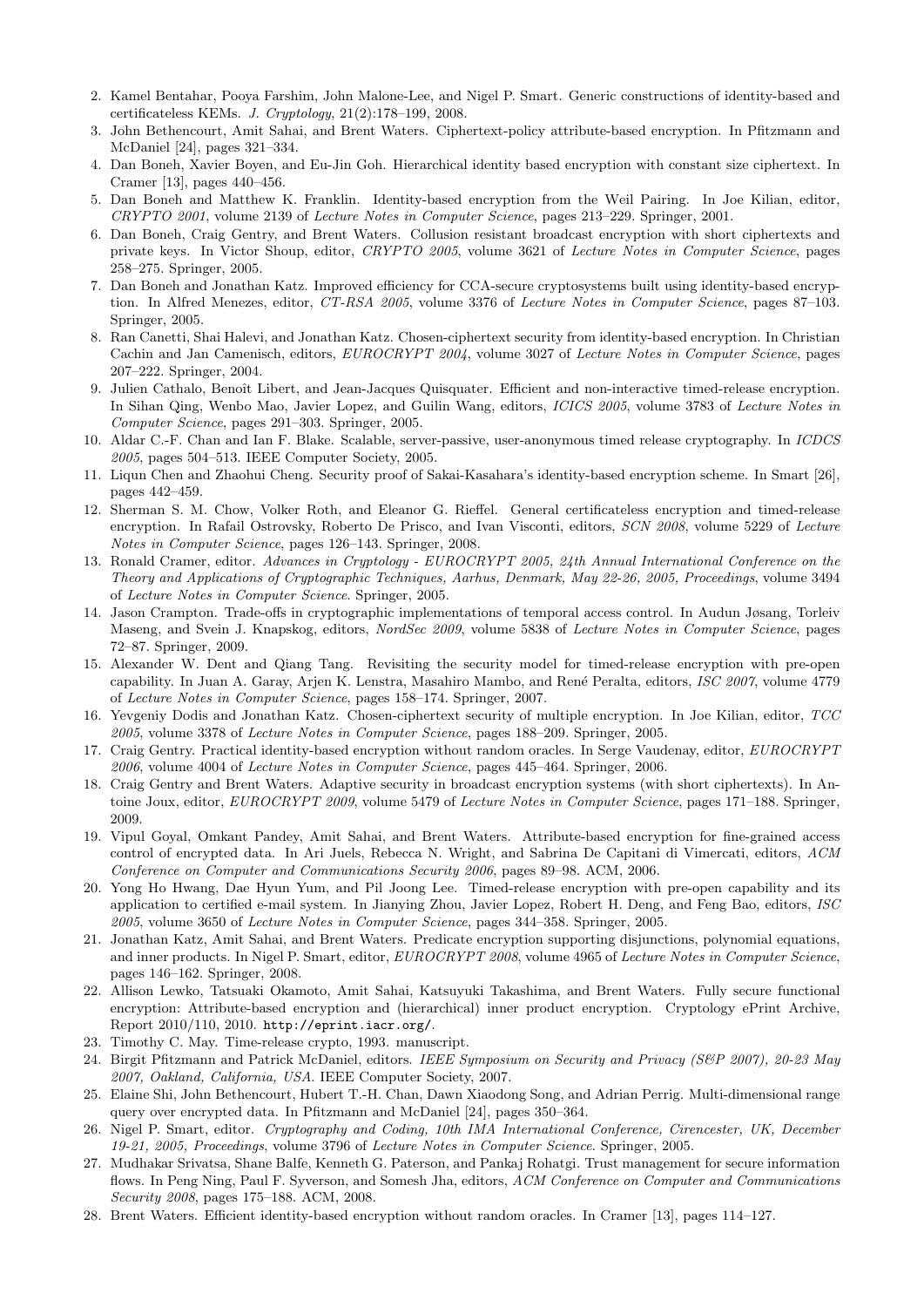# A Additional Definitions and Security Models

**Definition 16.** A Public Key Encryption (PKE) scheme  $\Pi$  is defined by three algorithms and has associated message space MSP and ciphertext space CSP. The three algorithms are as follows.

**Gen.** This algorithm takes as input the security parameter  $\kappa$  and outputs a key-pair (pk, sk).

E. This algorithm takes as input a public key pk and a message  $m \in \mathcal{MSP}$  and outputs a ciphertext c.

D. This algorithm takes as input a private key sk and a ciphertext  $c \in \mathcal{CSP}$  and outputs either a message m or a failure symbol  $\perp$ .

The correctness property requires that if  $c = E(pk, m)$  and sk is the private key corresponding to pk then  $D(sk, c) = m$ .

We define a model for IND-CPA security of a PKE scheme.

Definition 17. Consider the following game.

**Setup.** The challenger C runs  $Gen(\kappa)$  to generate a key-pair  $(pk, sk)$  and gives pk to the adversary A. **Challenge.** A selects two messages  $m_0$  and  $m_1 \in \mathcal{MSP}$  and passes them to C. C chooses a random bit b and computes  $c^* = E(pk, m_b)$ .  $c^*$  is passed to A. Guess. The adversary outputs its guess  $b'$  for  $b$ .

A's advantage in the above game is defined as  $Adv_{\mathcal{A}}(\kappa) = \left| \Pr[b' = b] - \frac{1}{2} \right|$  $\frac{1}{2}$ .

Definition 18. We say that a PKE scheme is IND-CPA secure if all polynomial-time adversaries have at most negligible advantage in the above game.

Definition 19. An Identity-Based Encryption (IBE) scheme I is defined by four algorithms and has associated message space  $\mathcal{MSP}$ , ciphertext space  $\mathcal{CSP}$  and identity space IDSP. The four algorithms are as follows.

Setup. This algorithm takes as input the security parameter  $\kappa$  and outputs a master public key ID-MPK and a master secret key ID-MSK.

Key-Ext. This algorithm takes as input ID-MPK, ID-MSK and an  $id \in \mathcal{IDSP}$  and outputs the private key  $sk_{id}$  corresponding to id.

Enc. This algorithm takes as input ID-MPK, a message  $m \in \mathcal{MSP}$  and an identity id  $\in \mathcal{IDSP}$ and outputs a ciphertext  $c \in \mathcal{CSP}$ .

Dec. This algorithm takes as input a private key sk<sub>id</sub> and a ciphertext  $c \in \mathcal{CSP}$  and outputs either a message m or a failure symbol  $\bot$ .

The correctness property requires that if  $c = Enc(ID-MPK, m, id)$  and  $sk_{id}$  is the private key corresponding to id then  $D(s k_{id}, c) = m$ .

We define a model for IND-CPA security of an IBE scheme.

#### Definition 20. Consider the following game.

**Setup.** The challenger C runs  $Setup(\kappa)$  to generate master public key ID-MPK and master secret key ID-MSK and gives ID-MPK to the adversary A.

**Phase 1.** A can adaptively issue private key extraction queries to an oracle for any identity id  $\in \mathcal{IDSP}$ . The oracle will respond to each query with  $sk_{id}$ .

**Challenge.** A selects two messages  $m_0$  and  $m_1 \in \mathcal{MSP}$  and an id<sup>\*</sup>  $\in \mathcal{IDSP}$  with the restriction that for none of the queries in Phase 1 we have that  $id = id^*$ . A passes  $m_0, m_1, id^*$  to C. C chooses a random bit b and computes  $c^* = \text{Enc}(ID-MPK, m_b, id^*)$ .  $c^*$  is passed to A.

**Phase 2.** A continues to make queries to the private key extraction oracle with the same restriction we have in the Challenge phase.

Guess. The adversary outputs its guess  $b'$  for  $b$ .

A's advantage in the above game is defined as  $Adv_{\mathcal{A}}(\kappa) = |Pr[b' = b] - \frac{1}{2}$  $\frac{1}{2}$ .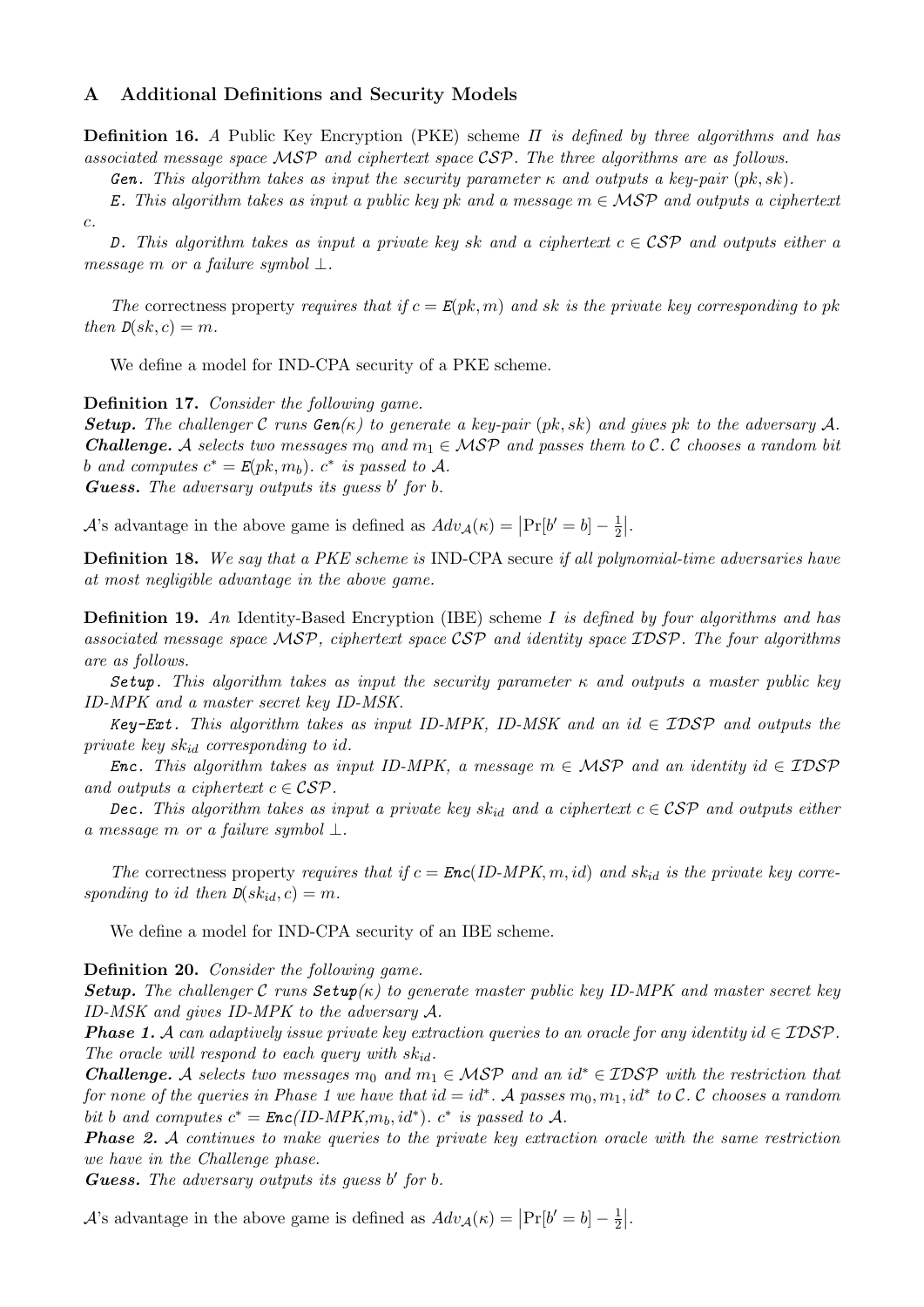Definition 21. We say that an IBE scheme is IND-CPA secure if all polynomial-time adversaries have at most negligible advantage in the above game.

**Definition 22.** A signature scheme  $\Sigma$  is defined by three algorithms and has associated message space MSP and signature space SSP. The three algorithms are as follows.

**G.** This algorithm takes as input the security parameter  $\kappa$  and outputs a signing-verification key pair (sigk,vk).

Sign. This algorithm takes as input a signing key sigk and a message  $m \in \mathcal{MSP}$  and outputs a signature  $\sigma \in \mathcal{SSP}$ .

Ver. This algorithm takes as input a verification key vk, a message  $m \in \mathcal{MSP}$  and a signature  $\sigma \in \mathcal{S} \mathcal{S} \mathcal{P}$  and outputs a bit  $v \in \{0, 1\}$ , where  $v = 1$  means acceptance and  $v = 0$  means rejection.

The correctness property requires that for every (sigk, vk) output by G and for every message  $m \in$  $MSP$  it holds that  $Ver(vk, m, Sig(sigk, m)) = 1$ .

We define the notion of strong unforgeability under a one-time message attack (SUF-1CMA) for a signature scheme  $\Sigma$  as follows.

Definition 23. Consider the following game.

**Setup.** The challenger C runs  $G(\kappa)$  to generate a signing-verification key pair (sigk,vk) and gives vk to the adversary A.

**Signing Query.** A selects a message  $m \in \mathcal{MSP}$  and gives it to C. C computes  $\sigma = \mathcal{S}i\mathfrak{gn}(sigk, m)$ .  $\sigma$ is passed to A.

Forgery. A outputs a pair  $(m^*, \sigma^*)$ .

A's advantage in the above game is defined as  $Adv_{\mathcal{A}}(\kappa) = Pr[Ver(vk, m^*, \sigma^*) = 1 \wedge (m^*, \sigma^*) \neq (m, \sigma)].$ 

Definition 24. We say that a signature scheme is SUF-1CMA secure if all polynomial-time adversaries have at most negligible advantage in the above game.

## B Plain TSE from BE

We will show how a Plain TSE scheme can be built from a Broadcast Encryption (BE) scheme in a straightforward way. We begin by giving a formal definition of a public-key broadcast encryption system and a security notion for it, similar to the ones given in [18].

**Definition 25.** A broadcast encryption (BE) scheme is defined by four algorithms and has associated message space MSP and ciphertext space CSP. The four algorithms are as follows.

**BE. Setup.** This algorithm takes as input the security parameter  $\kappa$ , the number of users of the system n and the maximal size  $l \leq n$  of a broadcast target group. It outputs a master public key BE-MPK and a master secret key BE-MSK.

BE. Key-Gen. This algorithm takes as input BE-MPK, BE-MSK and an index  $i \in \{1, ..., n\}$  and outputs the private key  $sk_i$  for user i.

BE. Enc. This algorithm takes as input BE-MPK, a message  $m \in \mathcal{MSP}$  and a subset  $S \subseteq \{1, ..., n\}$ , the broadcast target set. If  $|S| \leq l$ , it outputs a ciphertext  $c \in \mathcal{CSP}$ .

BE. Dec. This algorithm takes as input BE-MPK, a subset  $S \subseteq \{1, ..., n\}$ , an index  $i \in \{1, ..., n\}$ , a private key sk<sub>i</sub> and a ciphertext c ∈ CSP. It outputs either a message m or a failure symbol  $\perp$ .

The correctness property requires that if  $c = BE$ . Enc(BE-MPK, m, S) and sk<sub>i</sub> is the private key for  $i \in S$  then  $B\!E. Dec(B\!E\text{-}MPK, S, i, sk_i, c) = m$ .

Remark 2. We observe that the standard definition of a BE scheme (as per [6,18]) requires the specification of the broadcast target set S as an input to the decryption algorithm.

We now define a model for an adaptively secure BE scheme. This model is slightly different from those used in [6,18] in that it gives the adversary access to a private key extraction oracle also after the Challenge phase.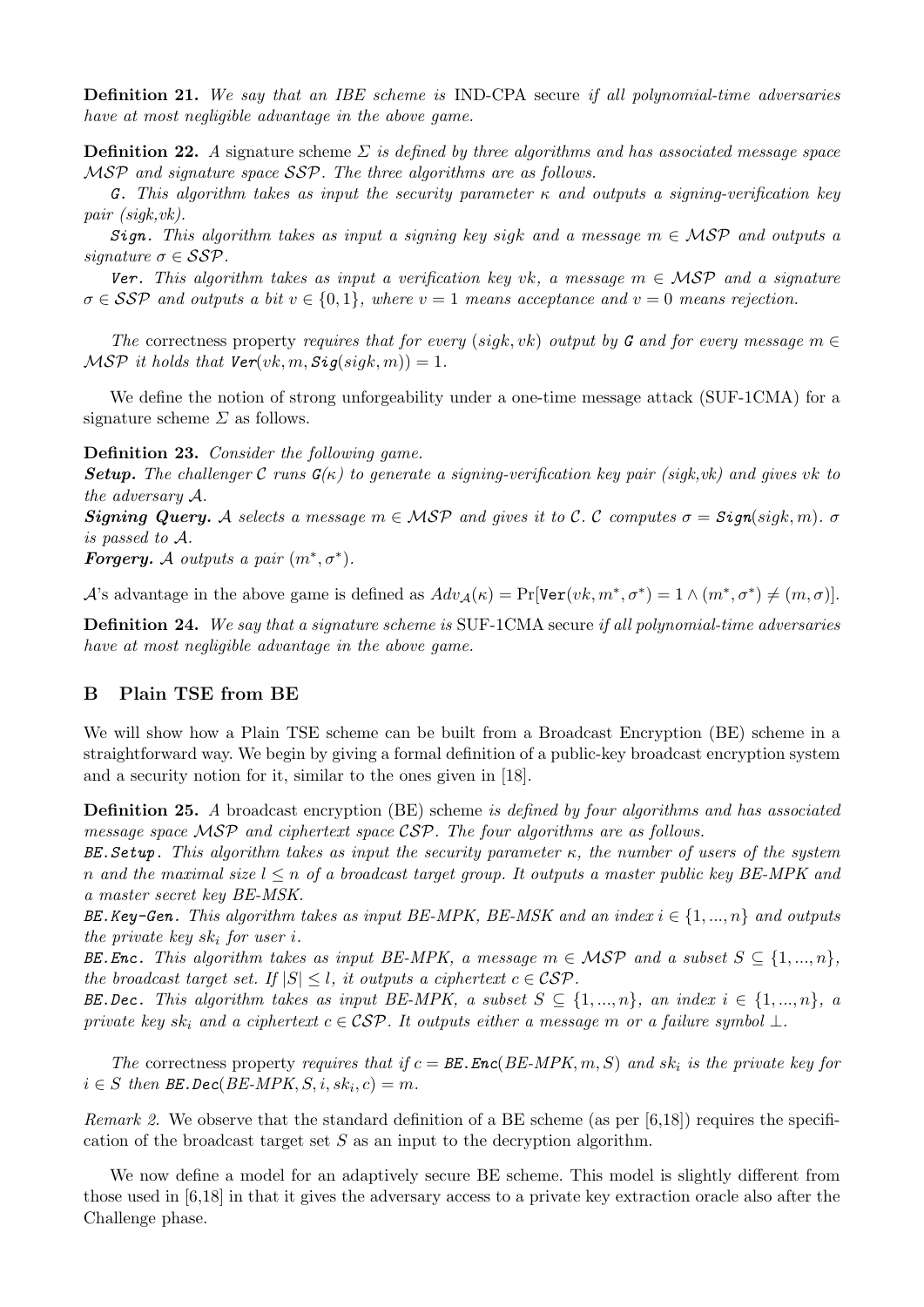Definition 26. Consider the following game.

**Setup.** The challenger C runs BE. Setup $(\kappa, n, l)$  to generate master public key BE-MPK and master secret key BE-MSK and gives BE-MPK to the adversary A.

**Phase 1.** A can adaptively issue queries to a private key extraction oracle for any index  $i \in \{1, ..., n\}$ . This oracle will respond by returning  $sk_i = BE.Key-Gen(BE-MPK, BE-MSK, i)$ .

**Challenge.** A selects two messages  $m_0$  and  $m_1 \in \mathcal{MSP}$  and a challenge set  $S^* \subseteq \{1, ..., n\}$ , such that  $i \notin S^*$  for all queries i made in Phase 1. A passes  $m_0, m_1, S^*$  to C. C chooses a random bit b and computes  $c^* = BE \cdot Enc(BE-MPK, m_b, S^*)$ .  $c^*$  is passed to A.

**Phase 2.** A continues to make queries to the private key extraction oracle with the same restriction as in the Challenge phase.

Guess. The adversary outputs its guess  $b'$  for  $b$ .

A's advantage in the above game is defined as  $Adv_{\mathcal{A}}(\kappa, n, l) = |\Pr[b' = b] - \frac{1}{2}$  $\frac{1}{2}$ .

Definition 27. We say that a BE scheme is adaptively secure if all polynomial-time adversaries have at most negligible advantage in the above game.

We now show how to construct a Plain TSE scheme from a BE scheme. We note that by Remark 2 the resulting Plain TSE scheme is inherently prevented from having the DTI confidentiality property. This is because this interval will need to be specified as an input to the decryption algorithm in the Plain TSE scheme, a feature that arises from the construction of this algorithm from the corresponding algorithm of the BE scheme.

Consider a BE scheme  $B = (BE \text{.Setup. BE.Key-Gen. BE. Enc. BE. Dec})$  with message space  $\mathcal{MSP}$ . We will use B to construct  $X = (Plain.Setup, Plain.TIK-Ext, Plain Enc, Plain Dec), a Plain TSE$ scheme with the same message space, in the following way:

– Plain. Setup( $\kappa$ , T). Run BE. Setup on input  $\kappa$ ,  $n = T$  and  $l = T$  to obtain outputs BE-MPK,  $BE\text{-}MSK$ . Set  $TS\text{-}MPK = BE\text{-}MPK$  and  $TS\text{-}MSK = BE\text{-}MSK$ .

– Plain.TIK-Ext(TS-MPK, TS-MSK, t). Run BE.Key-Gen on the same inputs to obtain the TIK  $k_t$  for t.

– Plain.Enc(TS-MPK,  $m, [t_0, t_1]$ ). Run BE.Enc(TS-MPK,  $m, S$ ), where S is set to the interval  $[t_0, t_1]$ , to obtain a ciphertext c. c must contain an explicit description of S.

- Plain.Dec(TS-MPK, $c,k_t$ ). Run BE.Dec(TS-MPK, $S,t,k_t,c$ ) where  $S$  is extracted from  $c$  and  $t$  is extracted from  $k_t$ , to obtain either a message m or a failure symbol  $\perp$ .

We observe that in addition to not having the DTI confidentiality property, the Plain-TSE scheme constructed from a BE scheme as above also implicitly requires the TIK  $k_t$  to contain a description of t. For the above construction, the following result holds.

Theorem 6. Let B be a fully collusion resistant, adaptively secure BE scheme. Then the Plain TSE scheme X constructed from B as above is IND-CPA secure in the sense of Definition 3, and is correct.

*Proof.* Suppose we have an adversary A against the Plain TSE scheme X with advantage  $\epsilon(\kappa)$ . We will construct an adversary  $\beta$  that will interact with  $\mathcal A$  to break the BE scheme  $B$  used in the construction. The game proceeds as follows.

**Setup.** The challenger C runs BE. SetupGen( $\kappa$ , T, T) to obtain a pair (BE-MPK, BE-MSK). It gives BE-MPK to  $\beta$ , who passes it on to  $\mathcal{A}$ .

**Phase 1.** A can adaptively issue TIK extraction queries for any time  $t \in T$ . Such a query is passed on to  $\mathcal{B}$ , who gives it to  $\mathcal{C}$  as private key query for user t.  $\mathcal{C}$  will respond to each query with the private key  $sk_t$ , which is passed to  $\mathcal{B}$ , who then forwards it to  $\mathcal{A}$  as the TIK for time t.

**Challenge.** A selects two messages  $m_0$  and  $m_1 \in \mathcal{MSP}$  and a challenge interval  $[t_0, t_1] \subseteq T$ , such that  $t \notin [t_0, t_1]$  for any of the queries t in made in Phase 1. A passes  $m_0, m_1, [t_0, t_1]$  to B, who passes them to C. C chooses a random bit b and computes  $c^* = BE$ .  $Enc(BE-MPK, m_b, [t_0, t_1])$ .  $c^*$  is passed to B, who in turn passes it to  $\mathcal{A}$ .

Phase 2. A continues to issue TIK extraction queries with the same restriction as in the Challenge phase. These queries are dealt with by  $\beta$  as in Phase 1.

Guess. The adversary  $A$  outputs its guess  $b'$  for  $b$  and  $B$  outputs the same guess.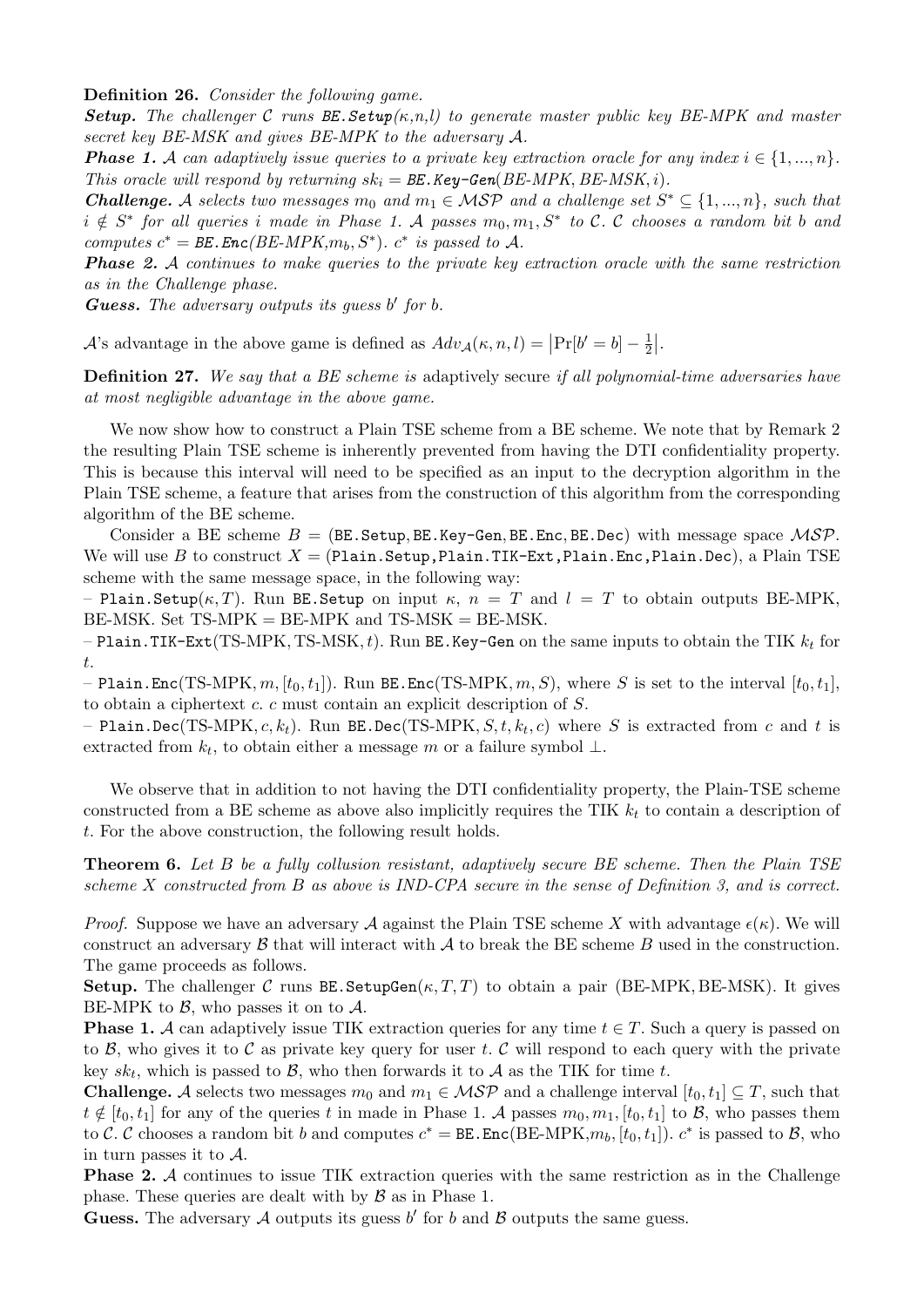B perfectly simulates the IND-CPA game for A. Hence  $\mathcal{A}$ 's advantage is as it would be in the real game and by construction B wins whenever A does.

## C Proof of Theorem 4

We recall the statement of Theorem 4:

**Theorem 4.** Let I be a correct, selective-id IND-CPA<sub>TS</sub> secure ID-TSE scheme and  $\Sigma$  a strongly unforgeable one-time signature scheme. Then  $\Gamma$ , as constructed in section 4.3, is an IND-CCA<sub>TS</sub> secure PK-TSE scheme.

*Proof.* Our proof follows closely the proof of [8], with suitable modifications. Given an IND-CCA<sub>TS</sub> adversary A against  $\Gamma$  we construct an adversary  $\beta$  that will interact with A to break the selective-id IND-CPA $_{TS}$  security of I. Before presenting the game, we note the following important considerations. We start by saying that a ciphertext  $C = (vk, c, \sigma)$  is valid if  $\text{Ver}(vk, c, \sigma) = 1$ . Let  $C^* = (vk^*, c^*, \sigma^*)$ denote the challenge ciphertext received by  $A$  during the game, and let Forge denote the event that in this game A submits a valid ciphertext  $C = (vk^*, c, \sigma)$  to its decryption oracle. It can be shown that A can be used to break the underlying one-time signature scheme  $\Sigma$  with probability exactly  $Pr_{A,\Gamma}$ [Forge]. Since  $\Sigma$  is a strongly unforgeable one-time signature (as defined in Appendix A), we can assume that  $Pr_{A,\Gamma}$  [Forge] is negligible in the security parameter  $\kappa$ .

We now describe the simulation.

**Init.** B runs  $G(\kappa)$  to get  $(vk^*, sigk^*)$ . The string  $vk^*$  will be the target identity used by B.

Setup. C runs TS-Setup, ID-Setup to get (TS-MPK, TS-MSK, ID-MPK, ID-MSK). It gives  $\beta$ (TS-MPK, TS-MSK, ID-MPK). B passes the same information to  $\mathcal{A}$ .

**Phase 1.** A can issue queries of the form  $(C, t)$  to its Decrypt oracle, where C is of the form  $(vk, c, \sigma)$ . B responds as follows:

- if Ver(*vk*, *c*, *σ*)≠ 1 then *B* returns ⊥;
- $-$  if Ver(vk, c, σ) = 1 and vk = vk<sup>\*</sup> then *B* aborts and outputs a random bit (event Forge just occurred);
- if Ver(vk, c, σ) = 1 and vk ≠ vk<sup>\*</sup> then B makes a query vk to its private key extraction oracle to obtain  $sk_{vk}$ .  $\beta$  can compute the TIK  $k_t$  as it obtained TS-MSK from its challenger.  $\beta$  then computes ID.Dec(TS-MPK, ID-MPK,  $k_t, sk_{vk}$ ) and obtains either a message m or failure symbol  $\perp$ , which is passed to A.

**Challenge.** A outputs  $m_0, m_1$  and  $[t_0, t_1]$  and passes the tuple  $(m_0, m_1, [t_0, t_1])$  to B, who then sends  $(m_0, m_1, [t_0, t_1], vk^*)$  to C as its challenge query. C picks a random bit b and computes  $c^*$ ID.Enc(TS-MPK, ID-MPK,  $m_b$ ,  $[t_0, t_1]$ ,  $vk^*$ ). C gives  $c^*$  to  $\mathcal{B}$ , who computes  $\sigma^* = \text{Sign}(sigk^*, c^*)$  and returns  $C^* = (vk^*, c^*, \sigma^*)$  to A.

**Phase 2.** A can continue issuing queries of the form  $(C, t)$ , where  $C = (vk, c, \sigma)$ , with the restriction that  $(C, t) \neq (C^*, t')$ , where  $t' \in [t_0, t_1]$ . If  $\texttt{Ver}(vk, c, \sigma) \neq 1$  then  $\mathcal B$  returns  $\bot$ . Otherwise,  $\mathcal B$  will respond as described in the following two cases:

 $-$  Case 1:  $C \neq C^*$ .

- if  $c \neq c^*$  and  $vk = vk^*$  then  $\mathcal B$  aborts and outputs a random bit (event Forge just occurred);
- if  $c = c^*$  and  $vk = vk^*$  then  $\beta$  aborts and outputs a random bit (event Forge just occurred);
- if  $c = c^*$  and  $vk \neq vk^*$  then B passes the oracle query vk to its challenger to obtain  $sk_{vk}$ . B then computes the TIK  $k_t$  using TS-MSK.  $\beta$  then computes ID.Dec(TS-MPK, ID-MPK,  $k_t, sk_{vk})$  and obtains either a message m or failure symbol  $\perp$ , which it passes to A.

- Case 2: 
$$
C = C^*
$$
 and  $t' \notin [t_0, t_1]$ .

In this case, the correctness of the scheme I implies that decryption algorithm ID.Dec applied to  $c^*$  with key  $k_t$  and identity  $vk^*$  should output  $\perp$ , so  $\mathcal{B}$  returns  $\perp$ .

Guess. A outputs  $b'$  as its guess for  $b$ .  $\beta$  outputs the same bit.

We note that  $\beta$  provides a perfect simulation for  $\mathcal A$  as well as a legal strategy for attacking scheme I, provided that  $\beta$  is not forced to abort (a situation that occurs only when the event Forge occurs).